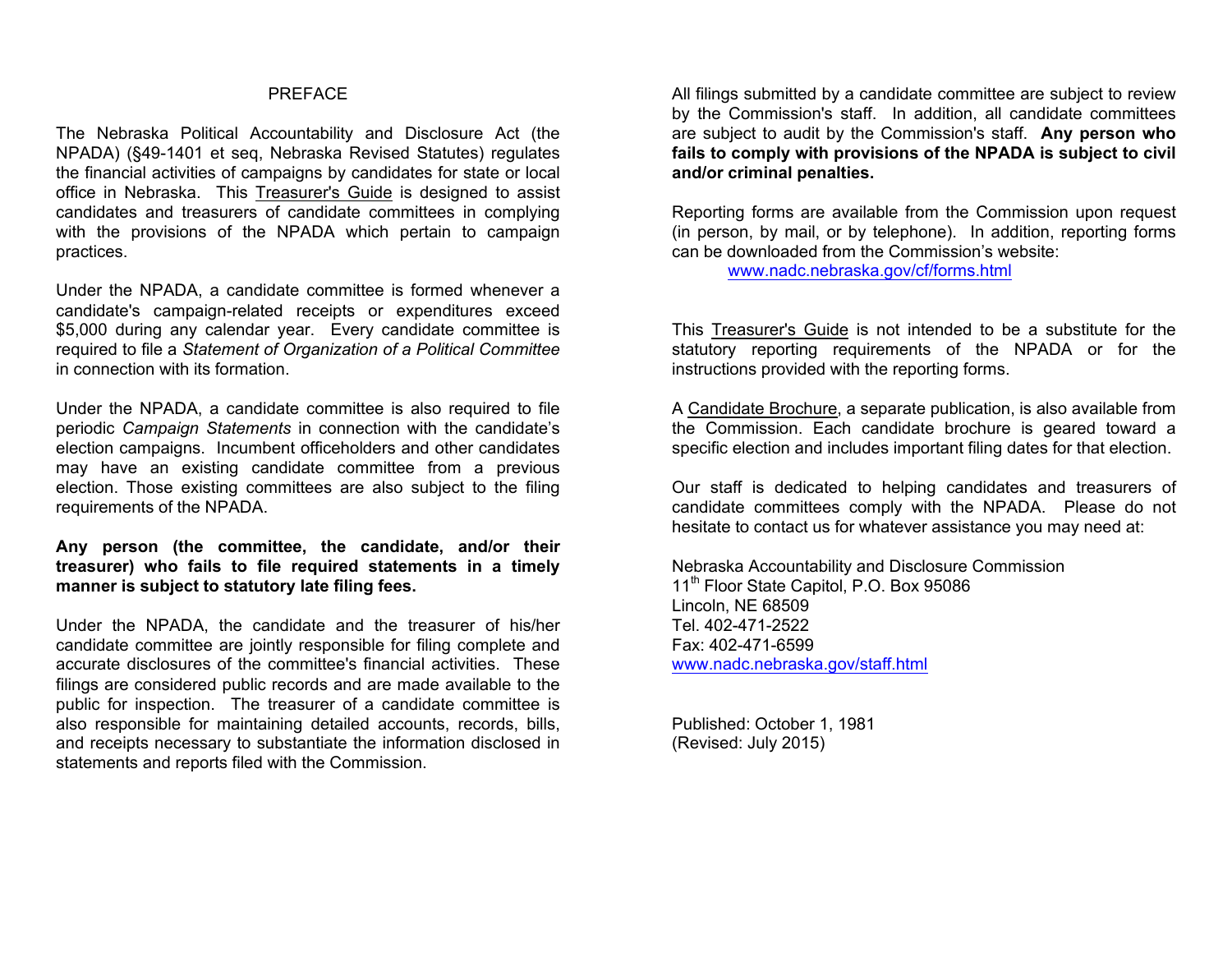# **TABLE OF CONTENTS**

| Title 4, Chapter 10, Section 005, Nebraska Administrative Code -                                        |
|---------------------------------------------------------------------------------------------------------|
| Title 4, Chapter 8, Nebraska Administrative Code -<br>Designation of Printed or Reproduced Items Exempt |
| from Disclaimer Requirements and Rules and                                                              |
| Regulations on the Size and Placement of<br>68                                                          |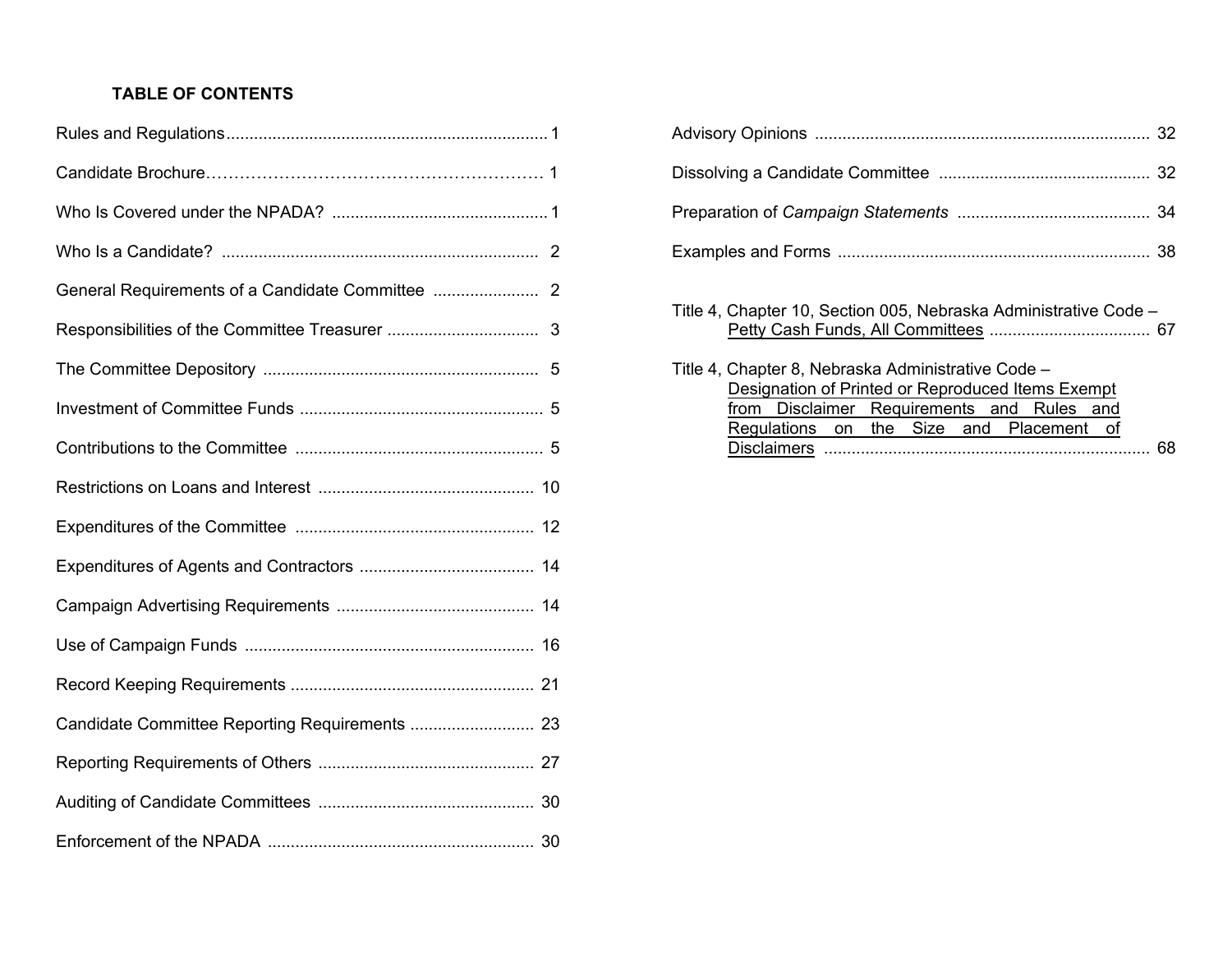### **RULES AND REGULATIONS**

Additional information may be found in Title 4, Chapter 10, Rules and Regulations Governing Campaign Practices Under the Nebraska Political Accountability and Disclosure Act. Title 4, Chapter 10 is also known as Rule 10. Copies are available from the Commission. It may be viewed on the Commission's website www.nadc.nebraska.gov/rules.html

### **CANDIDATE BROCHURE**

Each state election year the Commission publishes a Candidate Brochure which includes specific filing dates for that election. It also publishes Candidate Brochures for the Omaha and Lincoln City elections with specific filing dates. Committees should procure a copy of the Candidate Brochure for the election in which the candidate is seeking office.

#### **WHO IS COVERED UNDER THE NPADA?**

All candidates for state or local elective office in Nebraska are subject to the provisions of the Nebraska Political Accountability and Disclosure Act (the NPADA) pertaining to campaign practices. This includes candidates seeking the following elective offices:

- Governor;
- Secretary of State, Auditor of Public Accounts, State Treasurer, or Attorney General;
- Member of the State Board of Education;
- Member of the University of Nebraska Board of Regents;
- Member of the Public Service Commission;
- Member of the State Legislature;
- Member of a Public Power District's Board of Directors;
- Member of a Natural Resources District's Board of Directors;
- Member of a Technical Community College's Board of Governors;
- Any elected county office;
- Any elected city, village, or township office;
- Member of a school district's board of education;

• Any other elected state or local office in Nebraska.

Candidates for federal elective office are not subject to the provisions of the NPADA.

### **WHO IS A CANDIDATE?**

Under the NPADA, you are a candidate if:

1. You receive a contribution or make an expenditure, or give consent for another person to do so, in connection with your nomination or election to a state or local elective office, regardless of whether the specific office is known at the time the contribution is received or the expenditure is made; or

2. You file for candidacy for state or local elective office with either the Secretary of State or the appropriate county official; or

3. You are an officeholder eligible for re-election to the same state or local elective office; or

4. You are an officeholder subject to a recall vote.

#### **GENERAL REQUIREMENTS OF A CANDIDATE COMMITTEE**

Under the NPADA, if a candidate raises, receives, or spends more than \$5,000 during a calendar year to support his/her nomination or election, then that candidate has formed a candidate committee.

NOTE: Candidates who have previously sought elective public office may already have a registered candidate committee. Information on currently registered committees may be obtained from the Commission.

Upon its formation, a candidate committee must:

1. Appoint a committee treasurer who is a qualified elector of the State of Nebraska.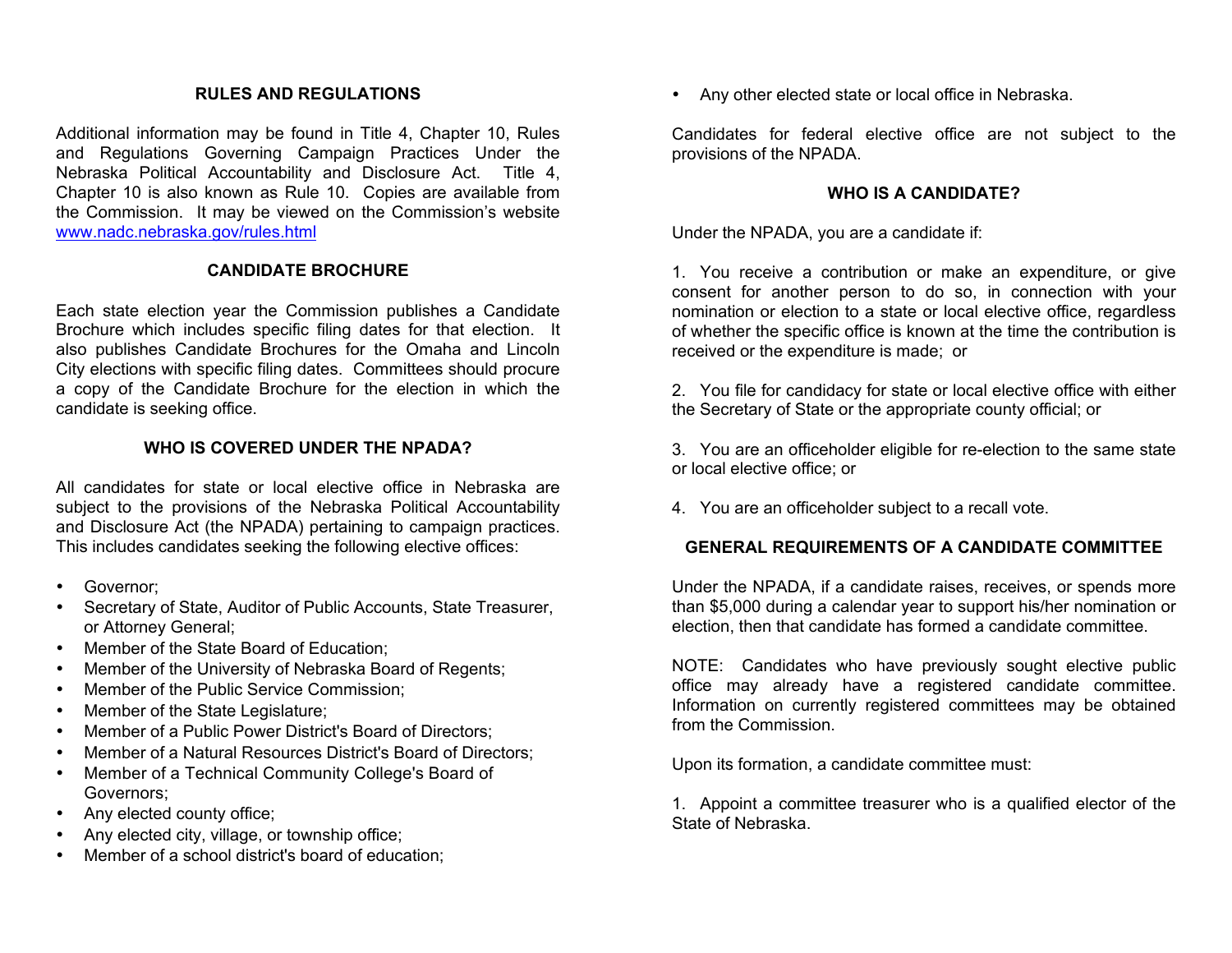2. Designate one account in a financial institution in Nebraska as the committee's official depository. All funds received by the committee must be deposited into this account. All expenditures made by the committee must be made from this account.

3. File a *Statement of Organization of a Political Committee* (NADC Form A-1) within **10 days** after the committee's formation. This statement must list the committee's name, street address, candidate, and treasurer. This statement must also list the location of the committee's depository account. If the committee is formed in the **30 days** immediately preceding the election, the committee must file its Statement of Organization within **2 days** after the committee is formed.

4. Pay a filing fee of \$100 payable to the State of Nebraska.

After its formation, a candidate committee must file periodic *Campaign Statements* (NADC Form B-1), which disclose contributions received and expenditures made by the committee.

A candidate committee must maintain adequate records to document all contributions received and all expenditures made by the committee, and to document contributions and expenditures reported on the committee's *Campaign Statements*.

### **RESPONSIBILITIES OF THE COMMITTEE TREASURER**

Under the NPADA, each candidate committee must appoint a treasurer who is a qualified elector of the State of Nebraska. A committee may also designate an assistant treasurer to act in lieu of the treasurer. A candidate may appoint himself/herself as the committee treasurer. If the candidate chooses another individual to serve as committee treasurer and that position becomes vacant, then the candidate assumes the position until a replacement is named.

The treasurer is the key member of the committee and is responsible for maintaining the committee's records and for preparing all reports required under the NPADA. Each expenditure made by the

committee must be authorized by the committee's treasurer or the treasurer's designee.

The committee treasurer must keep a detailed record of the following:

- The name and address of each person, including the candidate, from whom a contribution is received by the committee, the date each contribution is received, and the amount of each contribution received. If the contributor is a political committee, the name of the contributor's treasurer must also be recorded. If the contribution is received through an intermediary (an "earmarked" contribution), the name and address of both the contributor and the intermediary must be recorded.
- The name and address of each person to whom an expenditure is made by the committee or an agent of the committee, the purpose of each expenditure, the date of each expenditure, and the amount of each expenditure. This information must also be recorded for disbursements from a petty cash fund, if the committee has one.
- The date and the amount of each loan received by the committee, the name and address of each lender, and the date and amount of each loan repayment. The name and address of any person who is either directly, indirectly, or contingently liable on each loan must also be recorded.

Under the NPADA, the committee treasurer must maintain detailed accounts, records, bills, and receipts necessary to substantiate the information contained in statements and reports filed with the Commission. The treasurer must maintain this documentation for at least five (5) years after the committee's dissolution, and must make these records available for inspection as requested by the Commission.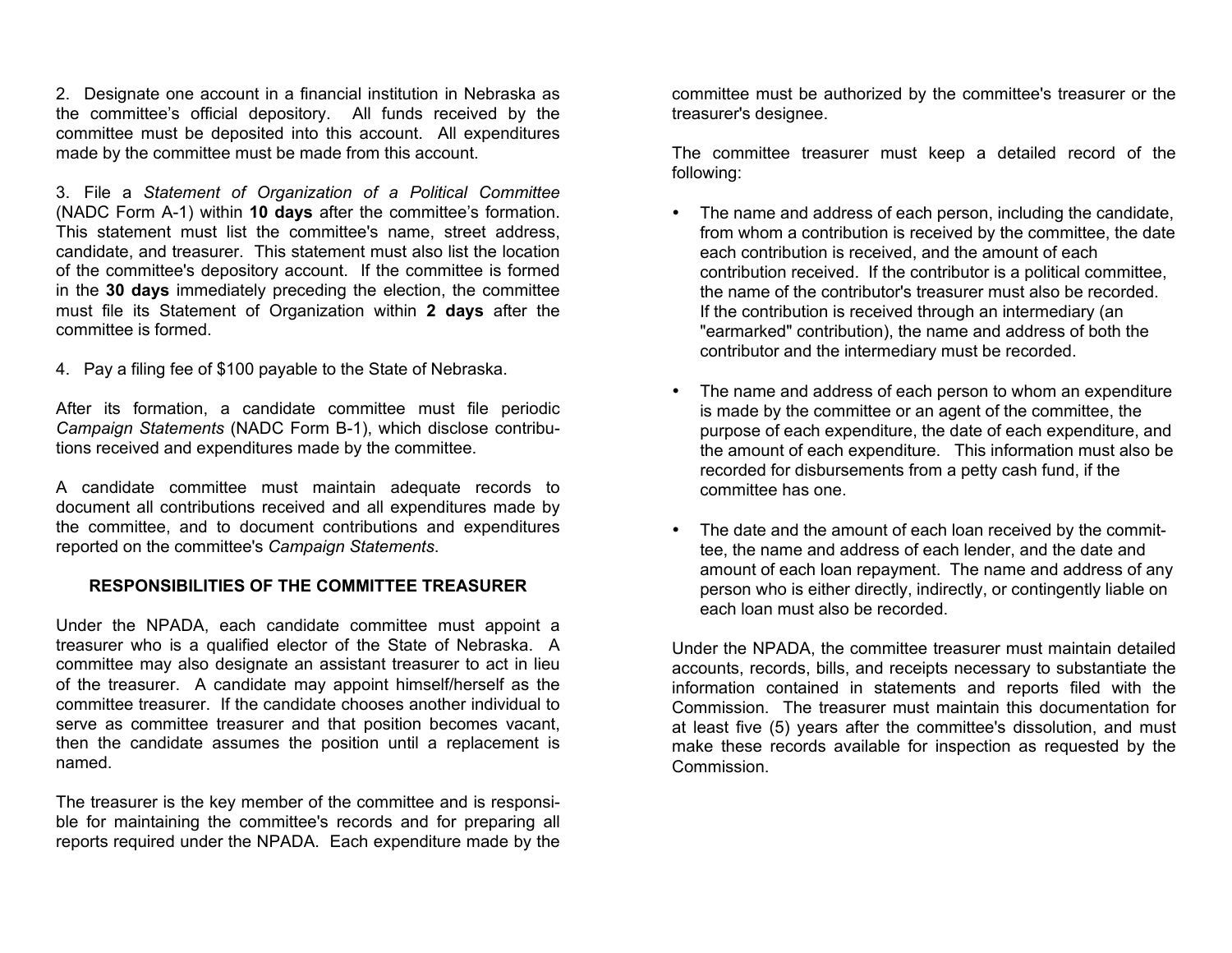### **THE COMMITTEE DEPOSITORY**

Under the NPADA, a candidate committee must designate one account in a financial institution in Nebraska as its official depository. All monies received and all cash expenditures made by the committee must pass through and be recorded in this account.

A candidate committee may establish secondary accounts for the sole purpose of depositing contributions received by the committee. These deposits must be promptly transferred to the committee's official depository. A candidate committee may not make expenditures from a secondary account.

A candidate committee should list the name of each contributor and the amount of each contribution on the committee's deposit slips.

Contributions received by a candidate committee shall not be commingled with the funds of any other person, including the personal funds of the candidate.

A candidate committee must preserve its account statements, deposit slips, cancelled checks, and account memos from the committee's depository account for a period of five (5) years after the committee's dissolution.

#### **INVESTMENT OF COMMITTEE FUNDS**

A candidate committee may invest its funds in interest-bearing accounts in Nebraska financial institutions. A candidate committee may also invest its funds in investments authorized in the Nebraska Capital Expansion Act (§§72-1261 through 72-1269, Nebraska Revised Statutes) and in the Nebraska State Funds Investment Act (§§72-1237 to 72-1260, Nebraska Revised Statutes).

### **CONTRIBUTIONS TO THE COMMITTEE**

Under the NPADA, a "contribution" is defined as a payment, gift, subscription, assessment, expenditure, contract, payment for services, dues, advance, forbearance, loan, donation, pledge, or

promise of money or anything of monetary value to a person, which is made for the purpose of influencing the nomination or election of a candidate.

All contributions received by a candidate committee fall into one of four classes:

1. Cash contributions: are money (currency, checks, money orders, credit card and electronic payments) received by the committee. A cash contribution is considered received on the date it comes under the control of the candidate, the treasurer, or an agent of either (not the date it is deposited). Contributions in a mail box or post office box are considered received and under the control of the committee when delivered to the box. All contributions received by any individual acting on behalf of the committee must be reported to the committee treasurer within five (5) days of their receipt, and not later than the closing date of the current *Campaign Statement* due.

2. In-kind contributions are anything of value other than money received by the committee. Goods and services donated to a committee (such as donated materials for yard signs or donated office space) are considered in-kind contributions. Advertising produced and paid for by someone else that is approved by or coordinated with the committee is considered an in-kind contribution to the committee. Expenses incurred by the committee, but paid for by others on the committee's behalf, are also considered in-kind contributions. An in-kind contribution is considered received on the date: when a service is provided; when a product is supplied; or, when a contract for goods or services exists. Unknown amounts must be estimated!

3. Pledged contributions are promises (oral or written) of future payments (cash or in-kind) to the committee. A pledged contribution is considered received on the date the pledge is made or promised to the committee, not when payment or delivery is actually made.

4. Loans are contributions of money deposited into the campaign bank account that will be repaid by the committee. Note: if the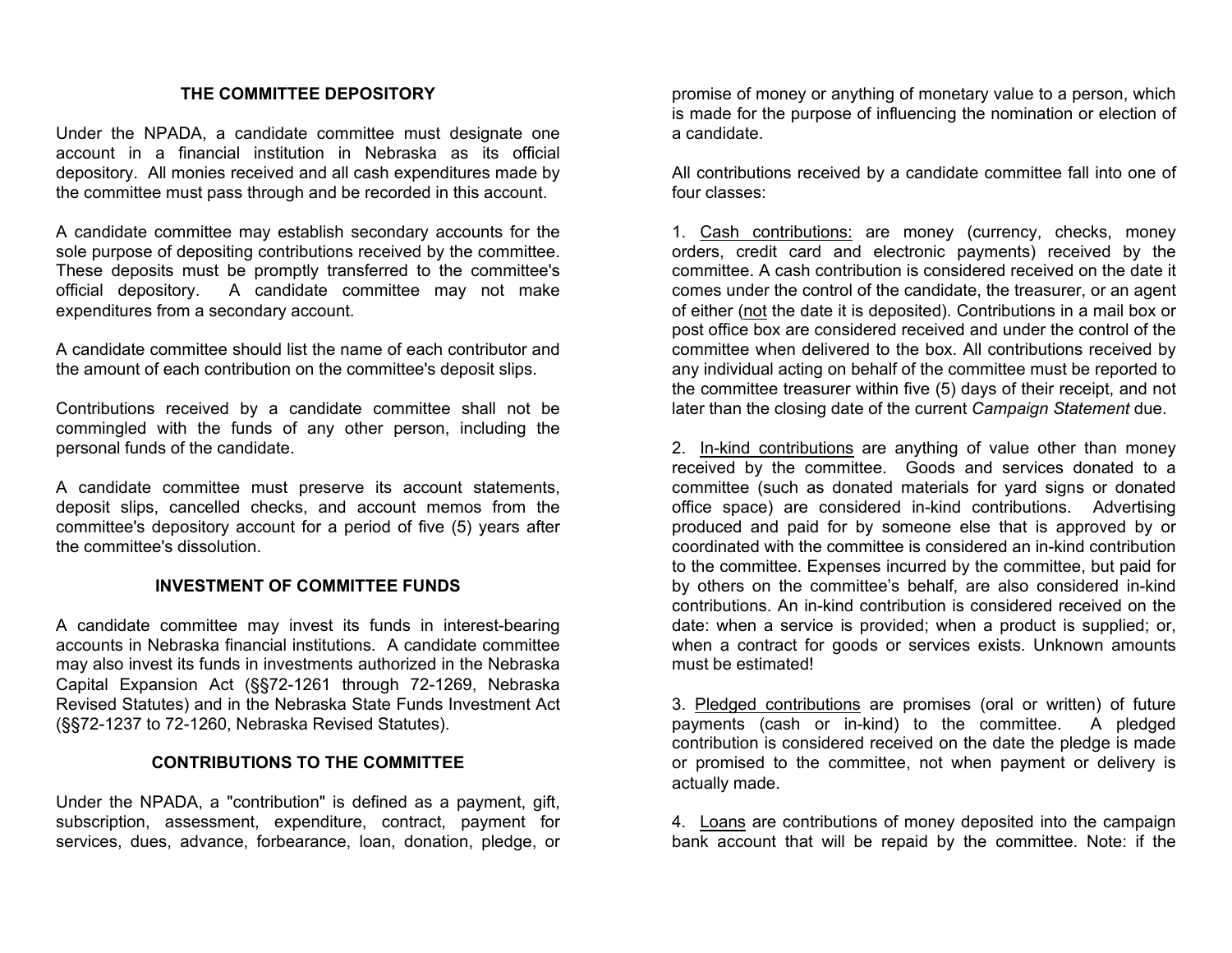candidate uses his or her own money (e.g. a credit card) to make purchases for the campaign and wishes to be reimbursed, that is not a loan, it is an unpaid bill owed to the candidate.

### **Under the NPADA, a candidate's own money or resources used for campaign purposes is considered a contribution.**

Under the NPADA, an offer or tender of a contribution is considered a contribution, and the candidate committee must record and report the contribution as required, unless the contribution is rejected or returned by the committee within a reasonable time (and no later than the closing date of the next *Campaign Statement* required to be filed by the committee).

Under the NPADA, there are no dollar limitations on the amount that a person may contribute to a candidate committee.

Under the NPADA, there are certain restrictions on contributions that a candidate committee may accept:

- A contribution of more than \$50 in the form of currency may not be accepted. All cash contributions of more than \$50 must be received via written instrument (i.e., check) containing the names of the payor and the payee.
- A contribution from a person under contract with the Lottery Division of the Nebraska Department of Revenue as a lottery contractor for a major procurement (as defined under §9-803, Nebraska Revised Statutes), or from a person acting on behalf of such a lottery contractor, may not be accepted.

Also, a contribution from a lottery contractor (as defined under §9-803); an officer of a lottery contractor; a political action committee established by a lottery contractor; or anyone acting on behalf of a lottery contractor, one of its officers, or its political action committee may not be accepted by a candidate for state elective office.

• An anonymous contribution may not be accepted. All

anonymous contributions received by a committee must be donated to a tax-exempt charitable organization (a receipt from the charity is required as documentation).

EXCEPTION: Contributions in currency of \$50 or less received either as the result of a fundraising event or from the sale of political merchandise are not considered anonymous contributions.

Under the NPADA, a "fundraising event" is defined as an event such as a dinner, reception, testimonial, rally, auction, bingo or similar affair through which contributions are solicited or received by such means as purchase of a ticket, payment of an attendance fee, donations, chances for prizes\*, or through purchase of goods or services.

\*NOTE: Nebraska law prohibits the use of proceeds from lottery or raffle activity in any political campaign on behalf of any elected official or any other person who is or has been a candidate for state or local office. Please contact the Nebraska Department of Revenue-Charitable Gaming Division for further information on raffles and lotteries.

A contribution drawn on a joint checking account shall be considered a contribution from the person signing the check, unless the check is accompanied by a statement indicating the amount to be attributed to each person.

A contribution drawn on a business account shall be considered a contribution from the business entity. Under the NPADA, "business" includes any corporation, partnership, limited liability company, sole proprietorship, association, organization, trust, or entity.

A contribution made by a minor shall be reported as a contribution from the minor's parent or guardian.

A person may not make a contribution in a name other than the person's legal name. It is unlawful to hide the actual source of a contribution by giving the contribution to a person who by arrange-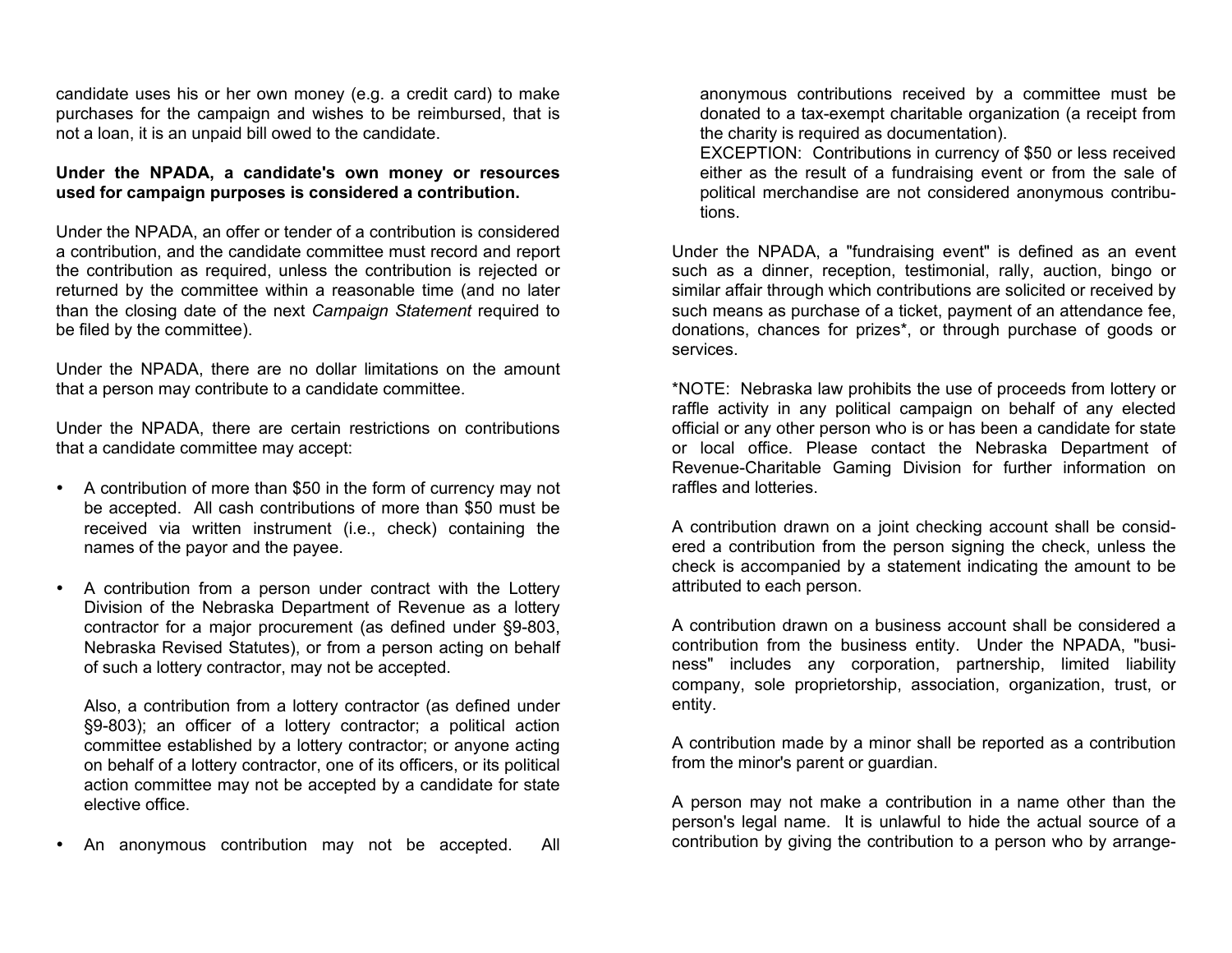ment will transfer the contribution to a candidate committee. Such an "earmarked" contribution may be made only if the intermediary or agent who transfers the contribution files a *Report of Earmarked Contribution* (NADC Form B-3) with the Commission and with the end recipient.

The following items are NOT considered contributions:

- An offer or tender of a contribution that is expressly and unconditionally rejected or returned;
- Volunteer personal services provided without compensation;
- Personal travel expenses of less than \$250 in a calendar year voluntarily incurred by an individual without any understanding that the costs will be directly or indirectly repaid;
- Food and beverages, not to exceed \$50 in value during a calendar year, which are donated by an individual and for which reimbursement is not given.

All contributions and other money received by a candidate committee should be recorded and deposited promptly. Contributions received by the candidate and other individuals acting on behalf of a committee must be reported promptly to the committee's treasurer and in no event later than the closing date of any *Campaign Statement* required to be filed by the committee.

NOTE: Any contribution of \$1,000 or more received during the fourteen days immediately prior to the day of the election is considered a "late contribution", and must be reported as such. A loan of \$1,000 or more received during the fourteen days immediately prior to the day of the election is also considered a "late contribution", and must be reported as such. Use NADC Form B-5. (See *Report of Late Contribution* on p. 26) "Late contributions" received must also be reported on the post-election *Campaign Statement*.

# **RESTRICTIONS ON LOANS AND INTEREST**

**Loan Restrictions:** Under the NPADA, there are limits on the amount of loans a candidate and his/her committee may receive for campaign purposes. These limits apply to two separate and distinct time periods:

1. Prior to or during the first thirty (30) days after its formation, a candidate committee may not accept loans totaling more than \$15,000. Loans received during this initial period are not considered under any other loan limit.

2. Beginning with the thirty-first (31st) day after its formation, a candidate committee may not accept loans totaling more than fifty percent (50%) of contributions of money received which are other than the proceeds of loans. This restriction continues through the end of the term of the office to which the candidate sought nomination or election, regardless of whether the candidate is elected to office.

EXAMPLE, Six-Year Office: An officeholder first formed a committee on January 1, 2010 and was first elected in 2010. The candidate is running for re-election in 2016. Total loans accepted by his/her committee since February 1, 2010 (the  $31<sup>st</sup>$  day after the formation of the committee in 2010) cannot exceed 50% of the contributions of money, other than loans, received by his/her committee since its inception on January 1, 2010.

EXAMPLE, Four-Year Office: An officeholder first formed a committee on January 3, 2012 and was first elected in 2012. The candidate is running for re-election in 2016. Total loans accepted by his/her committee since February 3, 2012 ( the  $31<sup>st</sup>$  day after formation of the committee in 2012) cannot exceed 50% of the contributions of money, other than loans, received by his/her committee since its inception on January 3, 2012.

EXAMPLE, Four-Year Office: An officeholder who was elected in November 2008 and was re-elected in November 2012, is running for a third term to the same office in the year 2016. Total loans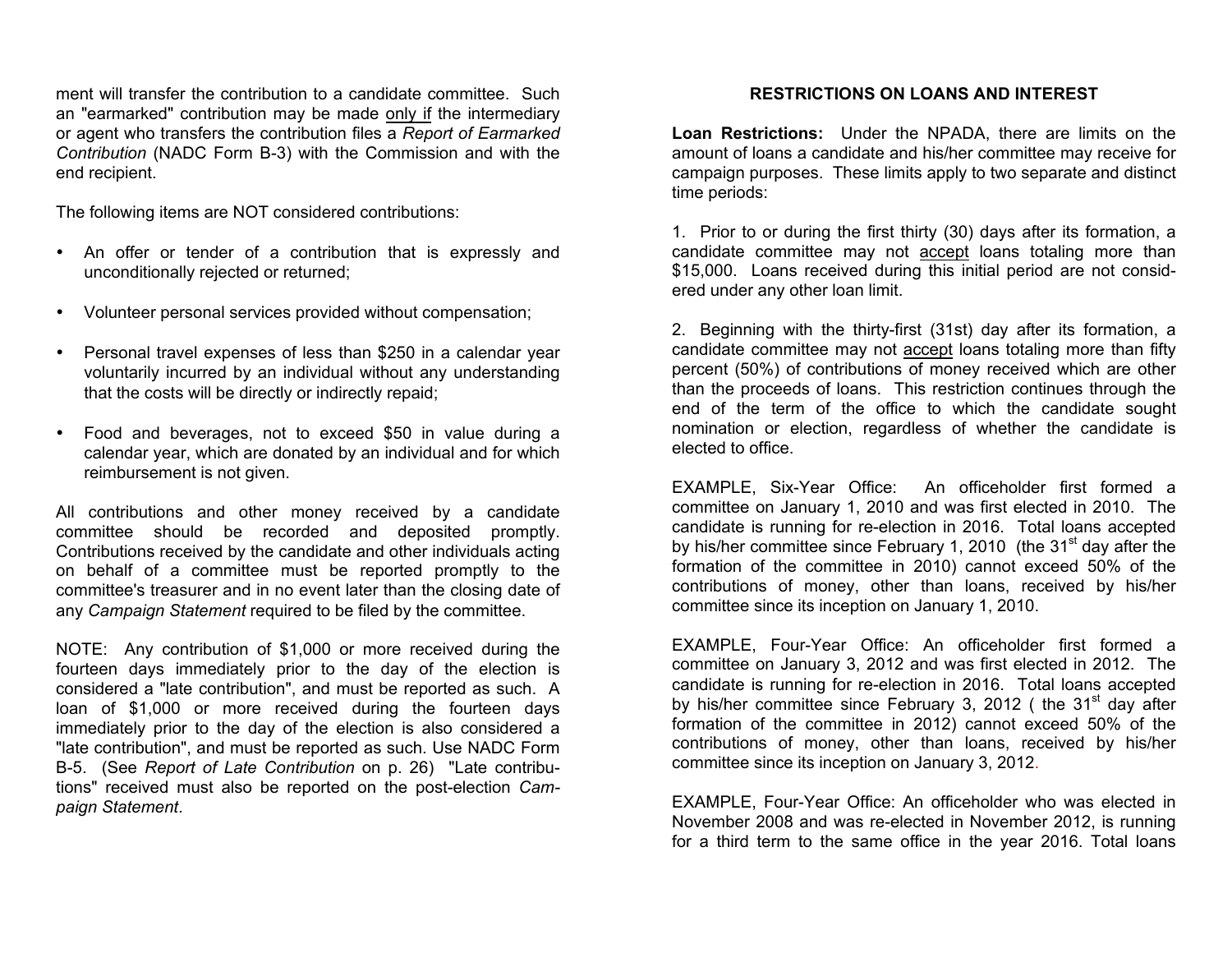accepted by his/her committee cannot exceed 50% of the contributions of money, other than loans, received by his/her committee since January of 2013 when his/her second term of office began.

The provisions outlined in this section apply to loans from any source, including loans by the candidate to the committee. Contributions from the candidate, other than loans, are not restricted. For example, if a candidate wishes to contribute \$20,000 to his/her committee prior to or during the first 30 days after its formation, only \$15,000 (at most) of that amount could be in the form of a loan. The remaining \$5,000 would have to be a direct contribution which could not, at a later date, be repaid to the candidate. Furthermore, if a loan is received that requires a guarantor, the guarantor should be disclosed on Schedule C.

**Interest payment restrictions:** Under the NPADA, a candidate committee may not pay interest on a loan made to the committee by the candidate, by a member of the candidate's immediate family, or by a business with which the candidate is associated.

Immediate family means a child residing in the candidate's household, the spouse of the candidate, or an individual claimed by the candidate or the candidate's spouse as a dependent for federal income tax purposes.

Business with which the candidate is associated means a business:

- in which the candidate is a partner, limited liability company member, director, or officer; or
- in which the candidate or a member of the candidate's immediate family, as previously defined, is a stockholder of closed corporation stock worth \$1,000 or more at fair market value or which represents more than a five percent (5%) equity interest, or is a stockholder of publicly traded stock worth \$10,000 or more at fair market value or which represents more than a ten percent (10%) equity interest.

Under the NPADA, a "business" is defined as any corporation, partnership, limited liability company, sole proprietorship, firm, enterprise, franchise, association, organization, self-employed individual, holding company, joint-stock company, receivership, trust, activity, or entity.

### **EXPENDITURES OF THE COMMITTEE**

Under the NPADA, an "expenditure" is defined as a payment, donation, loan, pledge, or promise of payment of money or anything of ascertainable monetary value for goods, materials, services, or facilities made for the purpose of influencing the nomination or election of a candidate.

NOTE: Prior to receiving an invoice or bill, a "promise of payment" exists when a service is provided; when a product is supplied; or when a contract or agreement for payment exists. If the exact amount owed is unknown, an estimate must be made.

There are certain restrictions on expenditures that a candidate committee may make:

- An expenditure may not be made without the express authorization of the committee's treasurer, assistant treasurer, or candidate.
- A cash expenditure of more than \$50 may not be made in the form of currency. All cash expenditures of more than \$50 must be made via written instrument drawn on the committee's depository account.
- A check written by the committee may not be made payable to "CASH", except to replenish the committee's petty cash fund.

A candidate committee must make all of its cash expenditures from its depository account, except for expenditures made from a petty cash fund. The uses of and record keeping requirements for a petty cash fund are specified in Title 4, Chapter 10, Section 005 of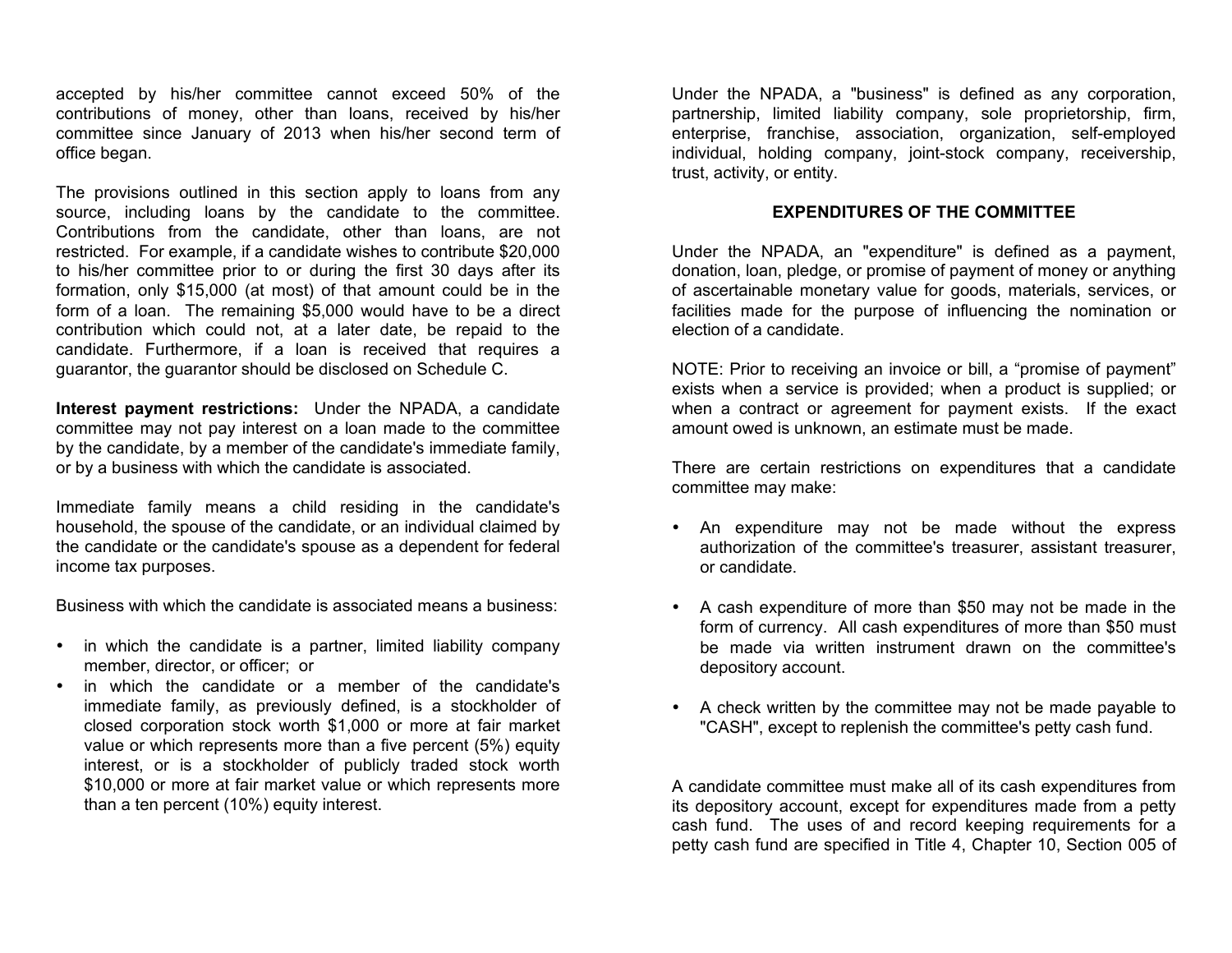the Nebraska Administrative Code – Petty Cash Funds, All Committees (see p. 67).

A candidate committee may not make contributions to another candidate committee or to a political party committee.

EXCEPTION: A candidate committee may purchase tickets for a fundraising event of another candidate committee or of a political party committee. The tickets may be purchased for the candidate, a member of the candidate's immediate family or for campaign workers to attend the fundraising event.

A candidate committee must maintain the following information concerning its expenditures in the committee's records:

- The full name and street address of each payee, plus the name and address of the actual provider of the goods or services if different than the payee.
- A description of the goods or services for which each expenditure was made.
- The date on which each expenditure was made.
- The amount of each expenditure.

A candidate committee must also maintain the information previously noted for expenditures made by an agent or independent contractor on behalf of the committee.

Under the NPADA, "expenditure" includes a promise of payment. Information concerning unpaid bills and other accrued expenses must be maintained and reported. A person, including a candidate, cannot be reimbursed for expenses incurred in a prior reporting period unless the campaign statement for the prior period discloses the expenses as unpaid.

Under the NPADA, there is no dollar limitation on the amount that a candidate committee may expend.

#### **EXPENDITURES OF AGENTS AND CONTRACTORS**

A candidate committee must maintain information regarding expenditures made by agents or independent contractors on behalf of the committee. The agent or independent contractor is required to provide this information to the committee.

EXAMPLE: A candidate committee contracts with an advertising agency to secure broadcast time for radio ads. The committee must keep records of the name of, address of, and amounts paid to the advertising agency. The committee must also keep records of the names of, addresses of, and amounts paid to radio stations by the advertising agency on the committee's behalf.

Other than for overhead or normal operating expenditures, **agents and independent contractors may not make expenditures on behalf of a candidate committee unless those expenditures are properly reported**. Any expenditure made by an agent or independent contractor, including an advertising agency, on behalf of a candidate committee must be reported in one of two ways:

1. By the candidate committee as if the committee made the expenditure directly to the vendor or payee; or

2. By the agent or independent contractor on an *Agent's Expenditure Report* (NADC Form B-10).

IMPORTANT: To avoid reporting problems, a candidate committee should consider including in any agreement with an agent or independent contractor a provision specifying who will report expenditures made by the agent or independent contractor on the committee's behalf. Failure to properly report expenditures made by agents or independent contractors may be subject to civil and/or criminal penalties.

#### **CAMPAIGN ADVERTISING REQUIREMENTS**

Printed materials that make reference to a candidate's campaign must contain the name and street address of the person or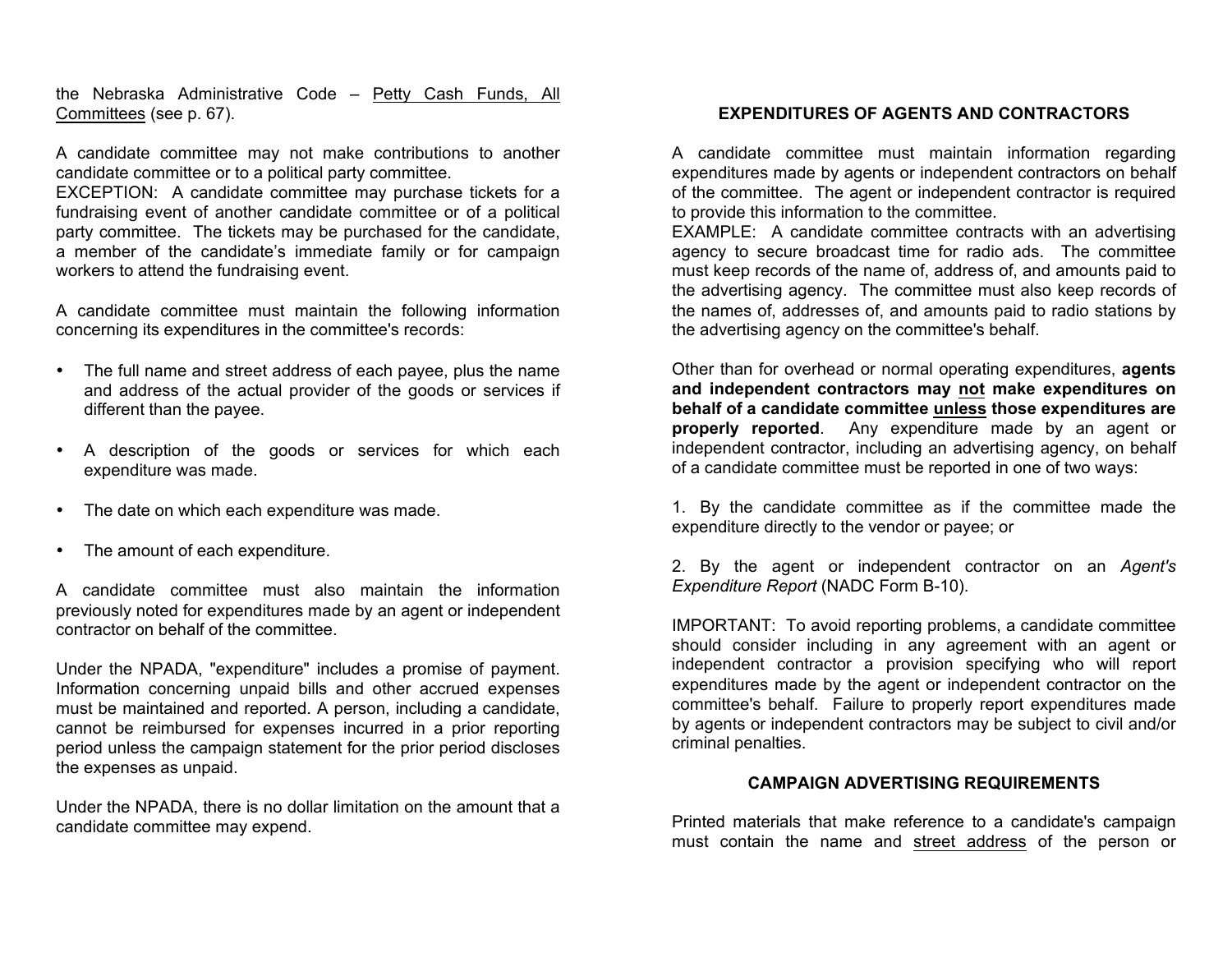committee paying for the matter. If the person paying for the matter acts at the direction of a committee, or receives reimbursement from a committee, then that committee is considered to be the person paying for the matter. The following is an example of a disclaimer for printed materials that complies with the law:

#### Paid for by the Sam Jones for Legislature Committee 1234 North 12<sup>th</sup> Street Anywhere, NE 68000

Television and radio advertisements must also include the name of the person or committee who paid for the ads. However, that person's or committee's street address need not be included in the ad if the station(s) broadcasting the ad will agree to keep the person's or committee's name and street address on file and available to the public for six (6) months after the advertisement is broadcast.

A prerecorded message relating to a candidate disseminated by any means of telecommunication shall include (at the beginning of the message) the name of the person or committee who paid for the message. A person or committee disseminating by any means of telecommunication a message not prerecorded relating to a candidate shall disclose the name of the person or committee paying for the message upon the request of the recipient of the message. If the message is disseminated through an agent or employee of the person or committee making the expenditure for the message, the disclosure shall be of the identity of the person or committee making the expenditure. A message relating to a candidate which is disseminated by any electronic means (including the internet and email) shall include the name of the person making the expenditure. Note: State Law requires the registration of automatic dialing devices and the text of automatically dialed messages with the Public Service Commission. For more information contact the Public Service Commission at 1200 "N" Street, Suite 300, Lincoln, NE 68508. The telephone number is 402-471-3101 and the web address is www.psc.nebraska.gov.

Candidates who use their own personal resources and who do not exceed the \$5,000 threshold requiring formation of a committee are exempt from the requirements to identify campaign advertising. However, if the candidate exceeds the \$5,000 threshold requiring formation of a committee, this exemption would no longer apply.

Certain items that are printed or reproduced at the request of the candidate or his/her committee are exempt from the identification requirements. Exempt items include yard signs, bumper stickers, campaign buttons, balloons, T-shirts, billboards, and other items specified in Title 4, Chapter 8 of the Nebraska Administrative Code – Designation of Printed or Reproduced Items Exempt from Disclaimer Requirements and Rules and Regulations on the Size and Placement of Disclaimers (see p. 67).

#### **USE OF CAMPAIGN FUNDS**

Under the NPADA, a candidate committee must use its funds for goods, services and facilities in assistance of the candidate's nomination or election. In addition, the NPADA provides that certain specific uses of committee funds are permissible while other specific uses are prohibited. (See §§49-1419, 49-1446.01, 49- 1446.02, and 49-1446.03, of the Nebraska Revised Statutes.)

Campaign expenses must be distinguished from a candidate's other expenses such as personal or office-holding expenses. For example, a car leased primarily by the campaign may be occasionally used for other business. Under such circumstances, accurate records of the use of the vehicle must be kept and the campaign committee must be reimbursed for the value of the non-campaign use.

Expenses unrelated to the campaign are either personal or officeholding expenses and may not be charged to the campaign, except for certain items described below. For example, membership fees in a professional organization such as a bar association or a medical association are considered personal expenses and may not be paid with campaign funds. However, membership fees for a service organization may be paid from campaign funds if the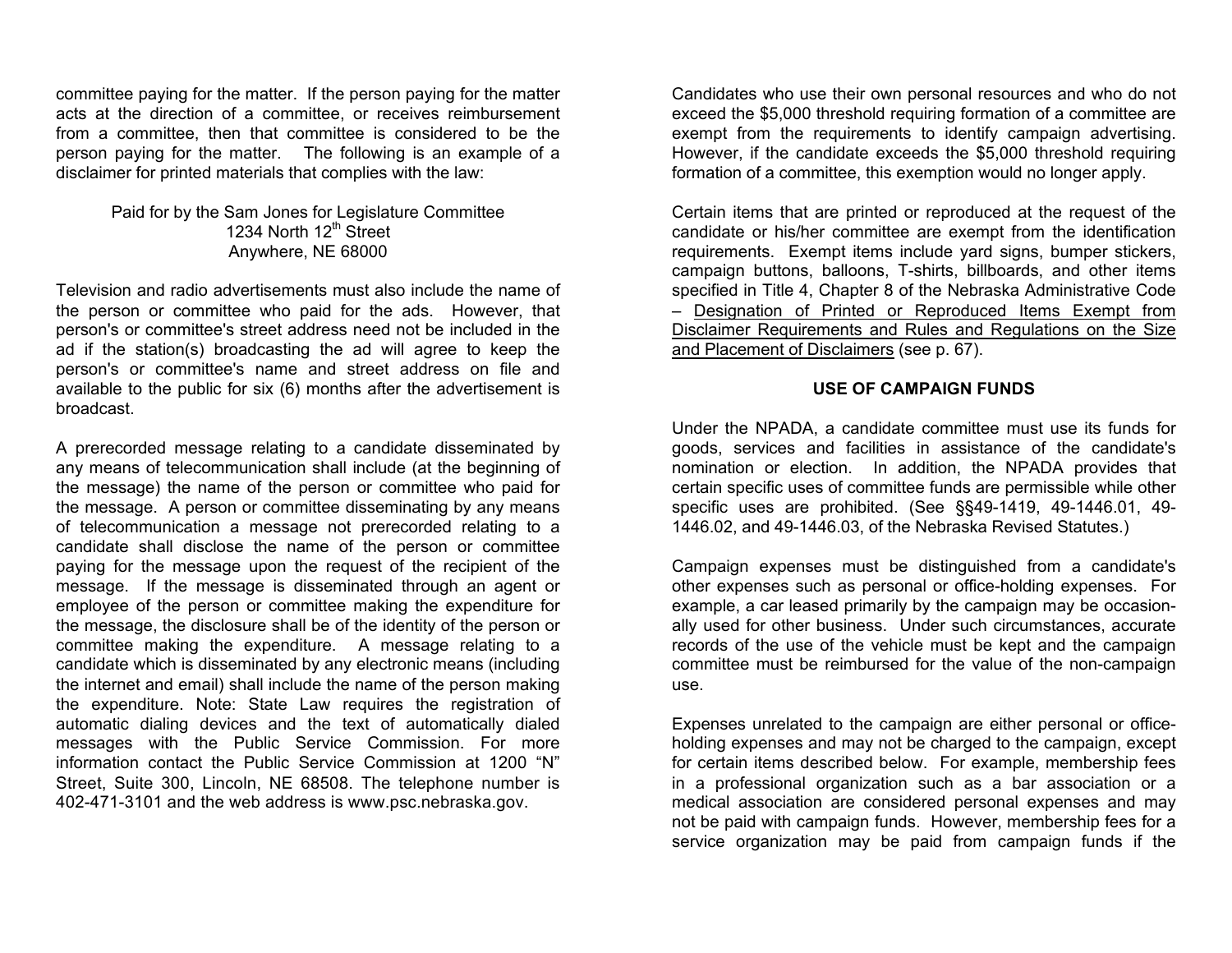organization is not one the candidate would normally join, but has done so to enhance his/her campaign.

Campaign funds may be used for expenses such as the following:

- The necessary continued operation of the campaign office or offices of the candidate committee;
- Social events primarily for the benefit of campaign workers and volunteers or constituents;
- Obtaining public input and opinion e.g., a public opinion survey;
- Repayment of campaign loans incurred prior to election day;
- Newsletters and other communications of information, thanks, acknowledgments, or greetings, or for the purpose of political organization and planning;
- Gifts of acknowledgment, including flowers and charitable contributions, except that gifts to any one natural person shall not exceed fifty dollars in any one calendar year;
- Meals, lodging, and travel by an officeholder related to his or her candidacy and for members of the immediate family of the officeholder when involved in activities related to his or her candidacy (including a national party convention) ;
- Conference fees, meals, lodging, and travel by an officeholder and his or her government staff when involved in activities related to the duties of his or her public office (including reasonable and necessary expenses of travel calculated to make the officeholder more effective, more knowledgeable or better able to fulfill his or her duties. See Advisory Opinion #133.);
- In the case of the candidate committee for the Governor, conference fees, meals, lodging, and travel by the Governor, his or her government staff, and his or her immediate family, when involved in activities related to the duties of the Governor.
- Babysitters when it is necessary that both the candidate and his/her spouse attend a campaign event. This type of expenditure is not permitted for an event relating to the duties of the officeholder.
- Cameras if used for campaign purposes. Any expense relating to personal use may not be paid with campaign funds. (See Advisory Opinion #105.)
- Mobile phones and other electronic devices used primarily for campaign purposes or for communicating with constituents. Documentation of amounts paid from campaign funds should be kept in committee records. All costs associated with personal or other private use must be reimbursed to the campaign.
- Christmas and other greeting cards.
- Donations or gifts to charitable organizations. (See Advisory Opinion #118 which permits gifts to a school 4-H project.)
- Attendance at a Nebraska Governor's Inaugural events by the candidate, the candidate's immediate family and the candidate's campaign workers
- Football tickets to be given as gifts, provided that no one individual receives gifts totaling a value of more than \$50 in any calendar year. Candidates may not make personal use of football tickets purchased with campaign funds.
- Lease of a vehicle for campaign purposes. If the vehicle is also used for non-campaign purposes, the prorated portion of such cost must be reimbursed to the committee. (See Advisory Opinion #85.)
- Membership fees to join service organizations (but not professional organizations) for the purpose of furthering one's candidacy. (See Advisory Opinion #88.)
- Establishment and maintenance of a legislative website by a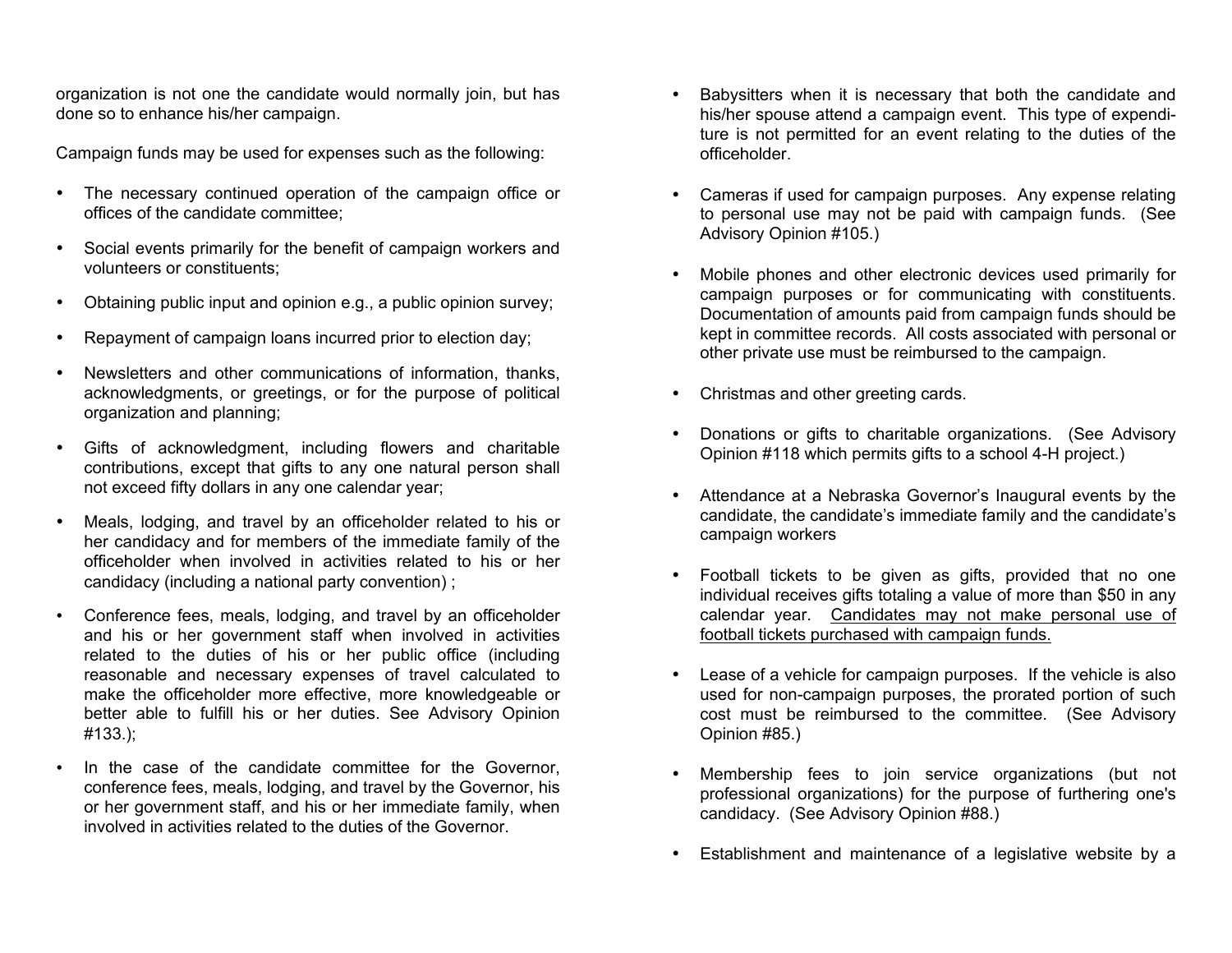State Senator to communicate with constituents. (See Advisory Opinion #195)

- Office equipment such as typewriters or computers for use in the campaign or for soliciting public input and opinion, as long as the equipment is not located in the governmental office of the candidate and not used in connection with fulfilling the duties of public office. (See Advisory Opinion #60.)
- Public opinion polls. (See Advisory Opinion #80.)
- Registration or attendance fees for conferences related to the holding of public office.
- Subscriptions to newspapers which are published or circulated within the officeholder's district for the purpose of obtaining public input or opinion. (See Advisory Opinion #86.)
- Telephone and telefax machines in an officeholder's public office for use by the officeholder.

Campaign funds may **NOT** be expended for personal expenses, including expenses such as the following:

- Clothes for the candidate or his or her immediate family, including the rental of tuxedos, evening gowns or costumes. However, certain items of clothing, such as campaign T-shirts or hats, may be purchased for fundraising purposes or for campaign advertising.
- Contributions to the committee of another candidate, except for the purchase of tickets to a fundraising event of another candidate.
- Contributions to candidates for federal office. Exceptions may be made for the purchase of tickets to a fundraising event where it can be shown that the candidacy of the state or local candidate will receive a direct benefit through presence at the event.
- Contributions to political party committees, except for the purchase of tickets to a fundraising event or in cases where the candidate receives a direct benefit or service as a result of the contribution.
- Tickets or admission to social events.
- Installment payments for an automobile or other vehicle.
- Medical or dental expenses for the candidate or his or her immediate family.
- Mortgage or rental payments for the candidate's residence or temporary residence. (See Advisory Opinion #55.)
- Office supplies, staff, or furnishings for the governmental office of the candidate, including such items as typewriters, computers, microwaves, bookshelves, coffee makers, water coolers, televisions, cable hookups or access fees.
- Personal debts, including installment payments on personal loans (except campaign loans).
- Personal expenses, such as eyeglasses or contact lenses, or hair styling.
- Personal services, including those of lawyers and accountants, except for services rendered to the campaign subject to reporting pursuant to §49-1455, Nebraska Revised Statutes.
- Travel expenses by a spouse or immediate family member of an officeholder for activities related to the duties of the officeholder (With the exception of the Governor. See p. 17 and §49-1446.03).
- Lobbying, i.e. for the purpose of influencing matters before the Legislature.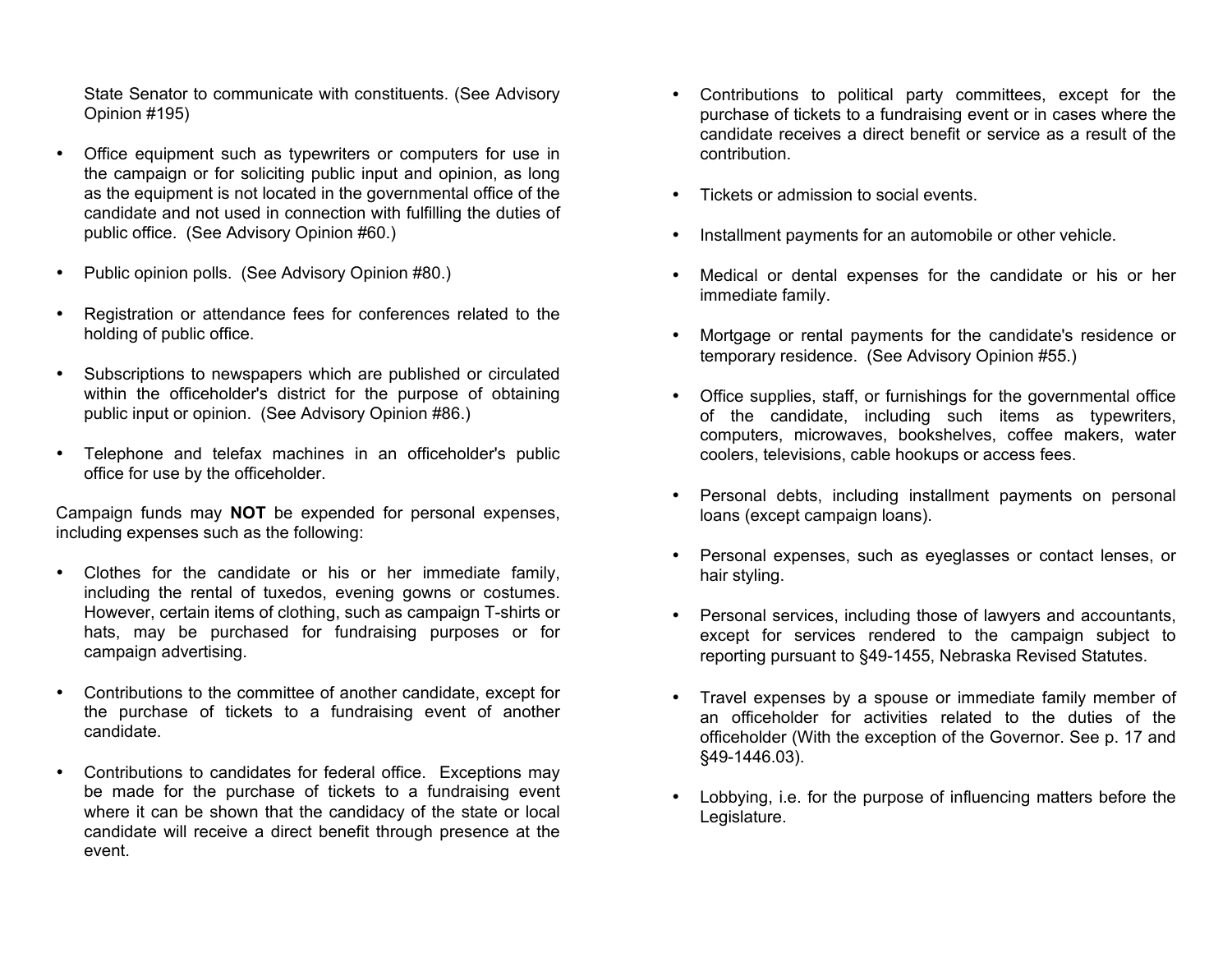All expenses paid from campaign funds must be supported by detailed records, including invoices or receipts. Expenses paid for travel may only include reasonable and necessary expenses for meals, lodging and travel that have not otherwise been reimbursed or paid by others. Records relating to the payment of travel expenses must include the date, destination and purpose of the travel as well as a description of the method for calculating reimbursement.

### **RECORD KEEPING REQUIREMENTS**

The treasurer of each committee shall maintain detailed records for all contributions or other receipts of the committee. These records shall include all bank statements, deposit slips, receipts, and other written records necessary to document the following:

- The name and address of each contributor.
- The amount of each contribution or other receipt.
- The date of receipt for each contribution or other receipt (NOTE: a contribution is considered received on the date it is received by or comes under the control of the candidate, the treasurer, or an agent of either).
- The cumulative amount contributed by a person for the election period or annual reporting period.

The committee's records of contributions received must also contain the following information:

- For contributions received from a political committee, the full name of the contributing committee's treasurer.
- For in-kind contributions received, a description of the goods or services received and the value of those goods or services.
- For earmarked contributions received, the name and address of both the actual contributor of the funds and the intermediary or

agent who delivered the funds.

- For pledges received, the name and address of the person making the pledge, the date the pledge was made, the amount of the pledge, and the date the pledge is expected to be paid.
- For loans received, the name and address of the person making the loan, the date and the amount of the loan, and the name and address of any guarantor of the loan.
- Also for loans received, the date and amount of each repayment on each loan, and a copy of the check or other written instrument by which any loan repayment is made.
- The treasurer of each committee shall also maintain detailed records of all expenditures made by the committee. These records shall include all bank statements, cancelled checks, receipts, bills, invoices, and other written records necessary to document the following:
- The full name and street address of each payee, plus the name and street address of the actual provider of the goods or services if different than the payee.
- A description of the goods or services for which each expenditure was made.
- The date each expenditure was made.
- The amount of each expenditure.

If expenditures are made to an agent or independent contractor and the agent or contractor makes expenditures on behalf of the committee, a detailed record of such expenditures shall be obtained and kept with other committee records.

The committee's records shall include all bank statements and all cancelled checks for the committee's depository account. If the financial institution normally provides only photocopies of cancelled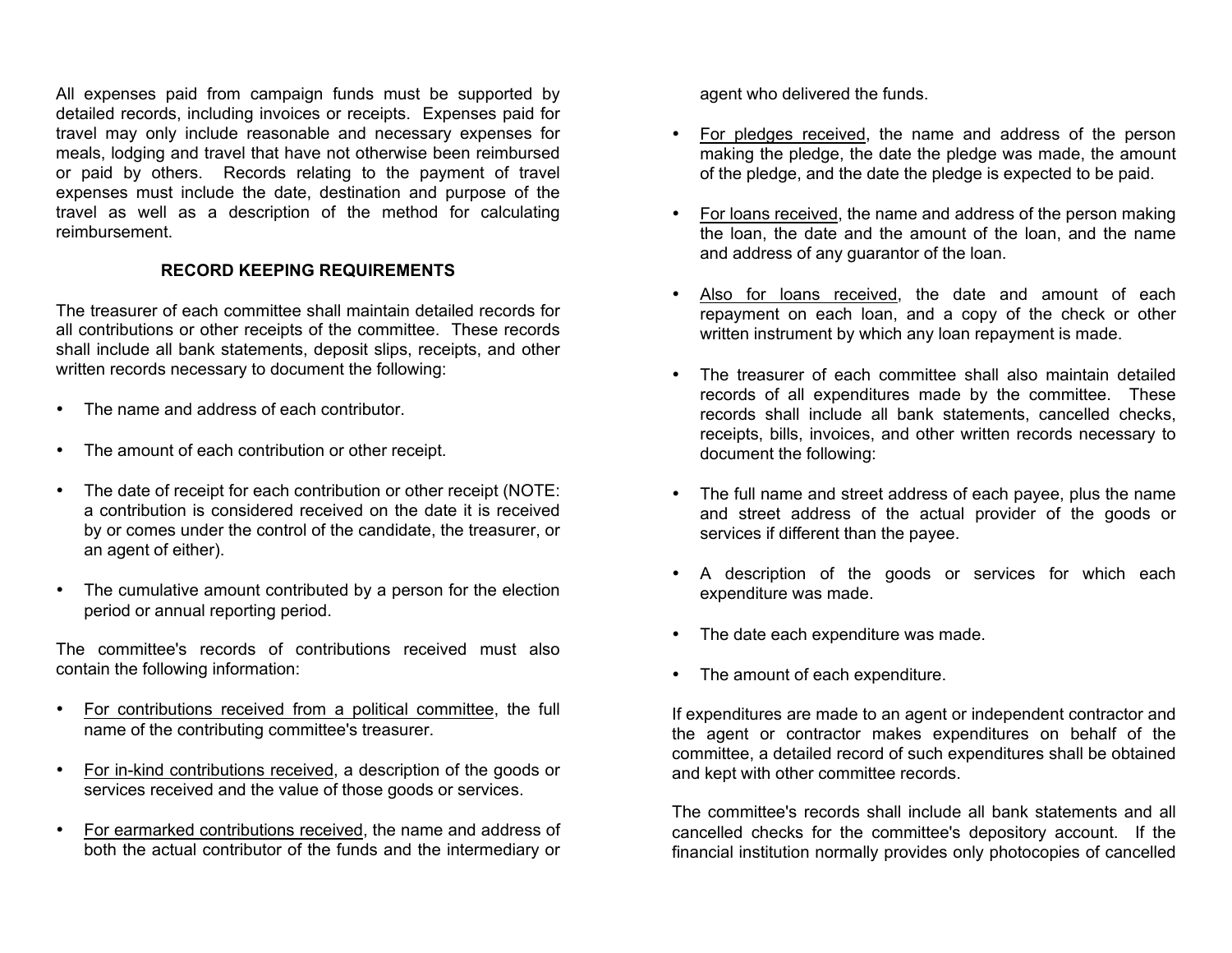checks, the photocopies of the cancelled checks shall be kept. If the financial institution does not normally provide either original or photocopied cancelled checks except upon request and/or for a charge, the committee need not keep photocopies of the cancelled checks in its records, but shall secure copies of those cancelled checks at its own expense if so requested by the Commission.

A check register, log or ledger of the checks issued on the official depository shall be maintained by the treasurer.

REMINDER: All committee records must be maintained for at least five (5) years after the committee's dissolution, and must be made available for inspection as requested by the Commission.

#### **CANDIDATE COMMITTEE REPORTING REQUIREMENTS**

Where to File: All candidate committees must file certain campaign statements and other reports with the Commission.

When to File: The NPADA establishes the due dates for the filing of required campaign statements and other reports. Further information on filing dates may be found below under the headings *Campaign Statement, All Elections* and *Campaign Statements,*  Annual. If a statutory due date falls on a weekend or holiday, the actual due date for that filing is the next business day.

EXAMPLE: A required filing that falls due on a Sunday becomes due on Monday, the next business day.

A required campaign statement or other report is filed on time if it is either received in the Commission's office or postmarked by the U.S. Postal Service on or before its due date. The postmark provision does not apply to statements or reports sent by delivery services other than the U.S. Postal Service.

*Statement of Organization of a Political Committee* **(NADC Form A-1):** The Statement of Organization registers a candidate committee with the Commission. A candidate committee must file its Statement of Organization within ten (10) days after the

committee's formation (within ten days after exceeding \$5,000 in receipts or expenditures during any calendar year). If the committee is formed in the 30 days immediately preceding the election, the Statement of Organization must be filed within two (2) days.

A filing fee of \$100 must be paid at the time of filing a Statement of Organization. The check or money order should be made payable to the State of Nebraska.

A candidate committee must report any changes of information included in its Statement of Organization. These changes may be reported either on an amended Statement of Organization or on a *Campaign Statement*. It is important to promptly report any changes of the committee's address or treasurer. This helps ensure that the committee receives notices and bulletins from the Commission. Note that a valid Street address of the committee must be on file. However, a P.O. Box may be used for correspondence purposes only.

A committee's failure to file a *Statement of Organization of a Political Committee* as required is subject to late filing fees of \$25 per day, not to exceed \$750, and may also result in civil penalties.

The committee's registration will continue in effect until a *Statement of Dissolution of a Political Committee* (NADC Form A-2) is filed by the committee and accepted by the Commission.

Incumbent officeholders and other individuals who have previously sought elective office may have previously registered their committees with the Commission by filing a *Statement of Organization of a Political Committee*. Such committees **do not** receive additional exemptions for the first \$5,000 raised or spent in connection with subsequent elections.

*Campaign Statement* **(NADC Form B-1), general information:** All candidate committees are required to file periodic *Campaign Statements*. For a committee's initial *Campaign Statement*, the reporting period begins with the date the committee first raised,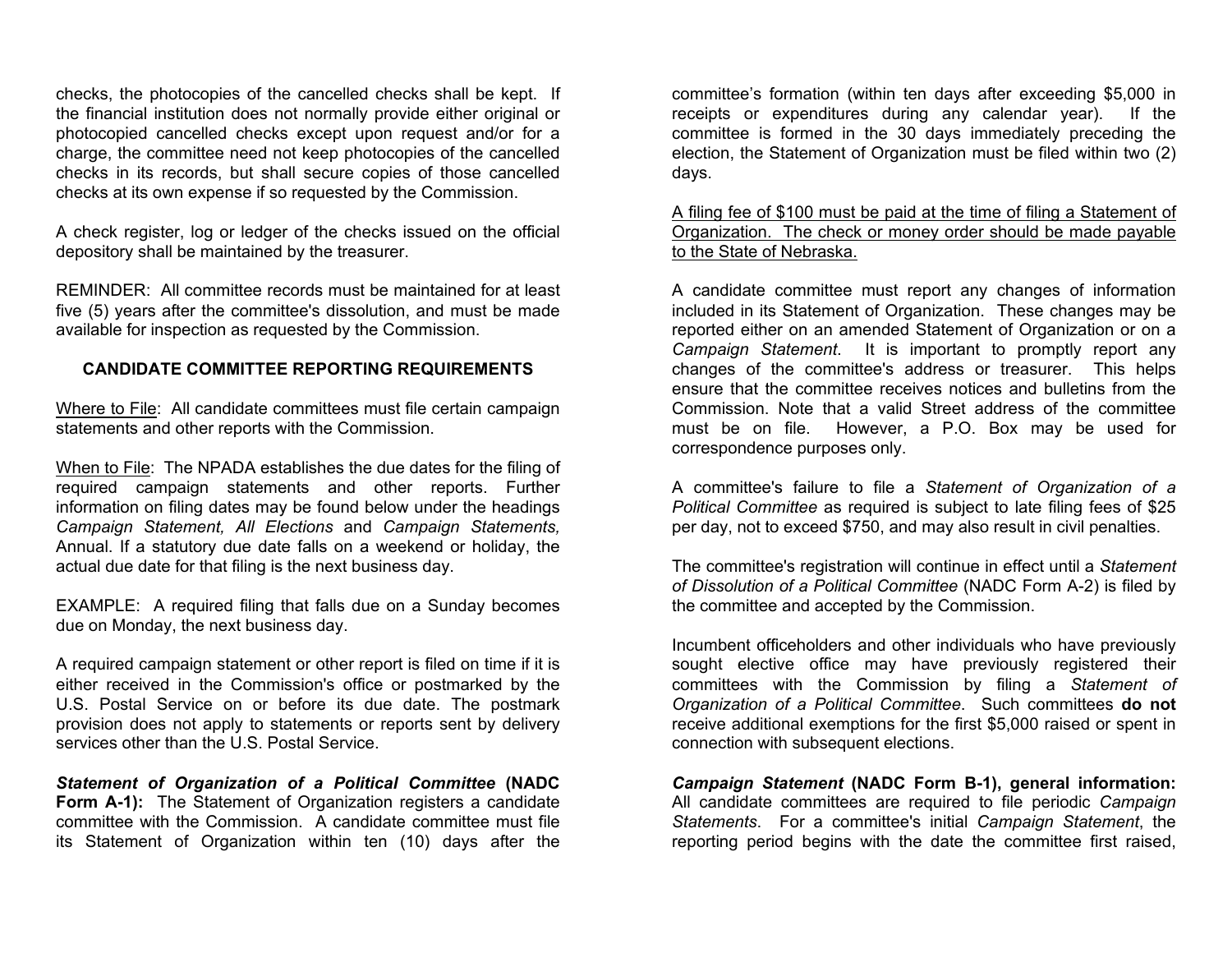received, or spent any funds in connection with the candidate's campaign, and ends on the closing date as specified in the NPADA. For a committee's subsequent *Campaign Statements*, the reporting period begins with the day after the closing date of the committee's previous *Campaign Statement*, and ends on the closing date as specified in the NPADA.

A committee's failure to file a *Campaign Statement* as required is subject to late filing fees of \$25 per day, not to exceed \$750 per statement, and may also result in civil penalties. Interest accrues on unpaid late filing fees and civil penalties. The candidate is personally liable for any unpaid late filing fee, civil penalty and interest.

**ELECTRONIC FILING** IS AVAILABLE FOR FILING NADC FORM B-1. The electronic filing program is very intuitive, includes helpful tips and will help you file correctly. An application to e-file must be submitted prior to using the electronic filing program. The application may be downloaded from our website atwww.nadc.nebraska.gov/docs/e-filing-all-purpose-applicationform.doc or www.nadc.nebraska.gov/pdf/e-filing-all-purposeapplication-form.pdf

The application may be submitted in person, mailed, faxed or emailed. If submitting via fax or e-mail, an original signed copy of the form must also be filed with the Commission.

*Campaign Statement***, All Elections:** Any committee that supports a candidate who is running in an election (whether or not the candidate will appear on the ballot) must file *Campaign Statements* as follows:

1. The first election *Campaign Statement* is due thirty (30) days before the election, with a closing date of thirty-five (35) days before the election.

2. The second election *Campaign Statement* is due ten (10) days before the election, with a closing date of fifteen (15) days before the election.

3. The post election *Campaign Statement* is due forty (40) days after the election with a closing date of thirty-five (35) days after the election.

EXCEPTION: for candidates running in the November general election, the post election *Campaign Statement* is due seventy (70) days after the election, with a closing date of December 31.

Check with the Commission or its website for the specific filing dates.

*Campaign Statement***, Annual:** Any candidate committee that did not file election *Campaign Statements* during a calendar year must file an annual *Campaign Statement* on or before January 31 of the following year, with a closing date of December 31 of the year reported.

*Report of Late Contribution* **(NADC Form B-5):** Under the NPADA, a "late contribution" is defined as a contribution of \$1,000 or more received during the 14 days immediately prior to the day of the election. Note that a late contribution includes money, a loan, an in-kind contribution of goods or services or a pledge when the contribution has a value of \$1,000 or more. When the value of an in-kind contribution is unknown, a reasonable estimate of the value must be made to determine if it should be reported on NADC Form B-5.

A candidate committee must file a *Report of Late Contribution* for each "late contribution" which it receives in connection with an election. The due date for this report is two (2) calendar days after the "late contribution" is received.

NOTE: The Commission considers a *Report of Late Contribution* to be a timely filing if it is received in the Commission's office or postmarked by the U.S. Postal Service on or before its due date. Any candidate committee which does not file a *Report of Late Contribution* in a timely manner is subject to late filing fees of \$100 per day for each of the first ten days the report remains unfiled. Beginning on the eleventh day an additional daily late fee of 1% of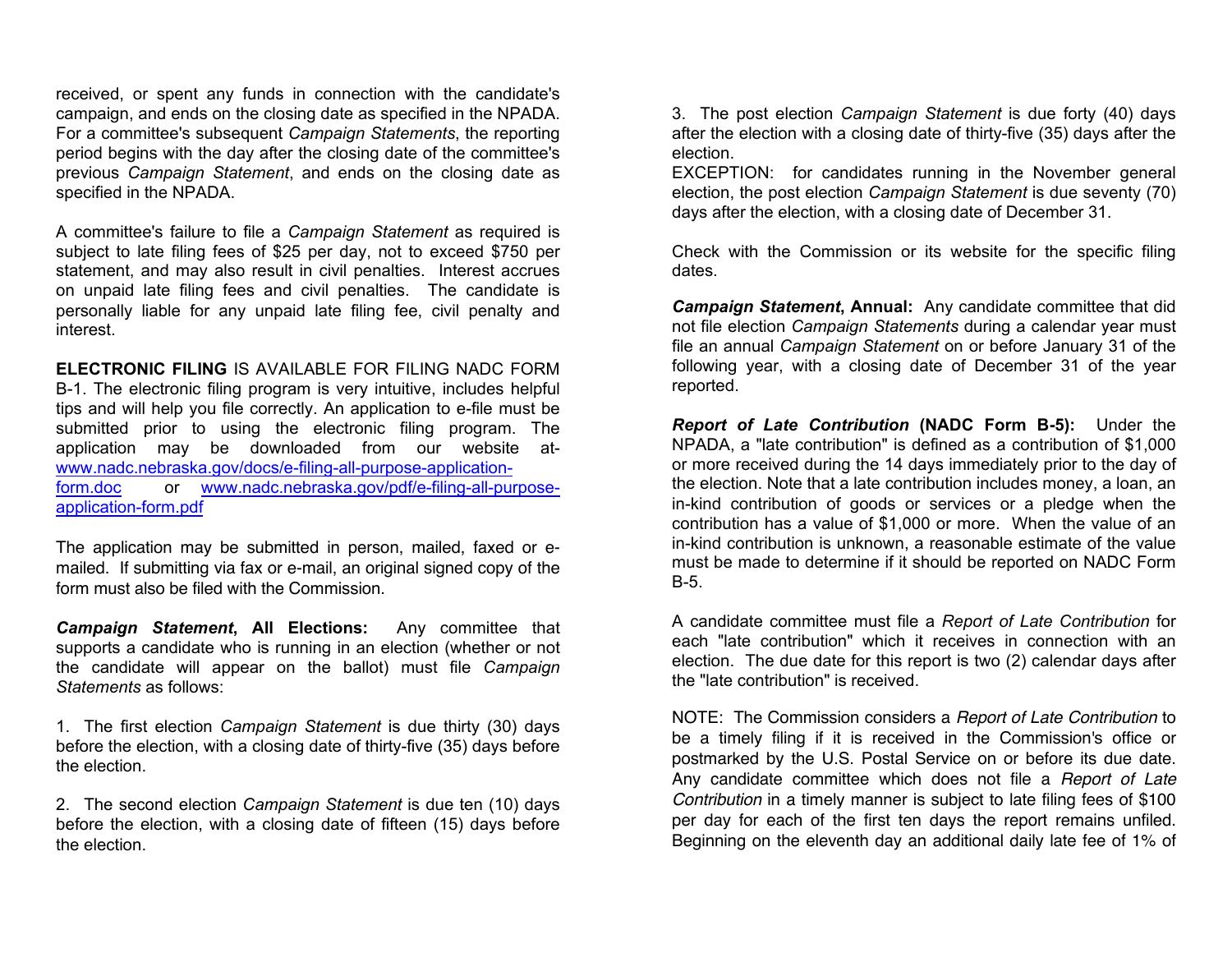the amount to be disclosed by the report is assessed, not to exceed 10%. In addition, any candidate committee's failure to file a required *Report of Late Contribution* may result in civil penalties. Interest accrues on unpaid late fees and civil penalties. State law makes the candidate personally liable for late fees, civil penalties and interest if the committee is unable to pay. Reports of Late Contribution may be faxed to the Commission office at 402-471-6599 and may also be e-mailed. You may call the Commission to confirm that the fax or email has been received. It is the responsibility of the filer to insure that fax and electronic transmissions are received by the Commission.

# *Statement of Dissolution of a Political Committee* **(NADC Form**

**A-2):** Once formed, a candidate committee remains in existence, and subject to the reporting requirements of the NPADA, until it is formally dissolved. (See Dissolving a Candidate Committee on p. 32)

### **REPORTING REQUIREMENTS OF OTHERS**

*Report of Political Contributions of a Corporation, Union, or Other Entity* **(NADC Form B-7):** Any corporation, labor organization, industry association, trade association, professional association, limited liability company (LLC) or limited liability partnership (LLP) which is either organized under Nebraska Law or does business within the State of Nebraska is subject to reporting requirements for its political contributions.

If such an organization makes a contribution (cash, in-kind, pledges, or loans) of more than \$250 to a candidate or committee (including an unregistered candidate committee), the organization must report the contribution to the Commission on NADC Form B-7. NOTE: Form B-7 may be filed electronically.

The **contributor** is responsible for filing this B-7 report. However, candidate committees should consider informing their contributors of this requirement and providing a copy of Form B-7. A contributor's failure to file this report as required is subject to late filing fees, and may also result in civil and/or criminal penalties.

Reportable contributions include direct contributions to the candidate or committee, personal services that have been provided, and independent expenditures.

*Out of State Contribution Report* **(NADC Form B-9):** Under the NPADA, a "major out-of-state contributor" is defined as a corporation, union, industry association, trade association, professional association, limited liability company (LLC) or limited liability partnership (LLP) that is not organized under the laws of the State of Nebraska and that makes contributions or expenditures totaling more than \$10,000 for Nebraska state and local elections during any calendar year. "Major out-of-state contributor" does not include an individual, a committee registered with the Nebraska Accountability and Disclosure Commission, a committee registered with the Federal Election Commission, or an entity required to file B-7 reports with the Nebraska Accountability and Disclosure Commission. Any "major out-of-state contributor" is required to report its contributions for Nebraska state and local elections to the Commission on NADC Form B-9.

The **contributor** is responsible for filing this B-9 report. However, candidate committees should consider informing their out-of-state contributors of this requirement. A contributor's failure to file this report as required is subject to severe late filing fees, and may also result in civil penalties.

*Report of Earmarked Contribution* **(NADC Form B-3):** Any person or committee who acts as an intermediary or agent for a contribution "earmarked" to a candidate committee is required to report the actual source of such a contribution to the Commission on NADC Form B-3. Under the NPADA, a completed copy of this form must also be filed with the candidate committee at the time an "earmarked" contribution is made.

The **intermediary or agent** is responsible for filing this B-3 report. However, if a candidate committee is aware that a contribution is earmarked, it should consider informing the intermediary or agent of this requirement. An intermediary's or agent's failure to file this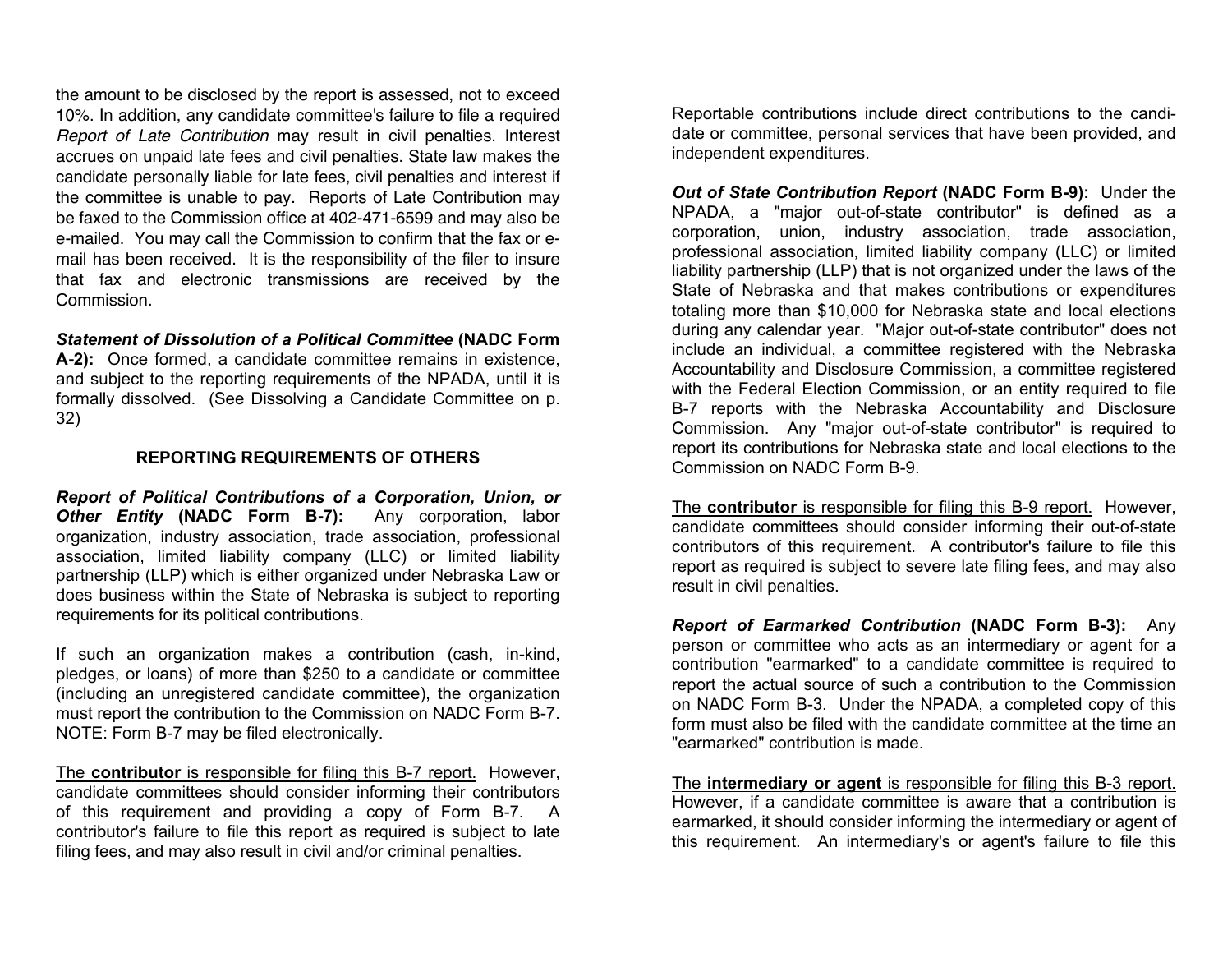report as required is subject to late filing fees, and may also result in civil and/or criminal penalties.

*Report of Independent Expenditure* **(NADC Form B-6):** Under the NPADA, an "independent expenditure" is defined as an expenditure to support or oppose the nomination or election of a candidate which is not a contribution to a committee and which is not made at the direction of, under the control of, or with the cooperation of another person.

Committees [political party committees and PACs] are required to report on their *Campaign Statements* any independent expenditures that they have made to support or oppose state or local candidates. Corporations, labor organizations, industry, trade, or professional associations, limited liability companies and limited liability partnerships are required to report (on either their B-7 reports or their B-9 reports) any independent expenditures that they have made to support or oppose state or local candidates.

Any person, other than a committee, corporation, labor organization, industry, trade, or professional association, limited liability company, or limited liability partnership, which makes an independent expenditure of more than \$250 to support or oppose the nomination or election of a candidate must report such independent expenditure to the Commission on NADC Form B-6.

**The person making the independent expenditure is responsible for filing this B-6 report.** Any such person's failure to file this report as required is subject to late filing fees, and may also result in civil and/or criminal penalties.

*Report of Late Independent Expenditure* **(NADC Form B-11):** The NPADA defines a late independent expenditure as an independent expenditure of \$1,000 or more made by an independent committee (including a PAC) to support or oppose the nomination or election of a candidate or the qualification, passage or defeat of a ballot question. To qualify as a late independent expenditure, the expenditure must be made during the fourteen days immediately preceding the election. A Report of Late

Independent Expenditure must be filed with Commission within two (2) days after the late independent expenditure is made.

*Agent's Expenditure Report* **(NADC Form B-10):** Any agent or independent contractor of a candidate committee must disclose to the candidate committee information regarding expenditures made on the committee's behalf. In addition, any such agent or independent contractor may be required to file NADC Form B-10 with the Commission concerning expenditures made on behalf of a candidate committee.

Failure to file this B-10 report as required may result in civil and/or criminal penalties. To avoid reporting problems, a candidate committee should consider including in any agreement with any such agent or independent contractor a provision specifying who will report expenditures made by the agent on the committee's behalf.

#### **AUDITING OF CANDIDATE COMMITTEES**

The statements and reports filed by any candidate committee are subject to review by Commission staff. Committees are required to submit additional information if any statement or report filed with the Commission is incomplete or otherwise deficient.

The statements and reports filed by any candidate committee are subject to random field audits by Commission staff. A candidate committee's records must be made available to the Commission for inspection and audit upon a request of the Commission after reasonable notice.

#### **ENFORCEMENT OF THE NPADA**

The Commission acts as the primary civil enforcement agency for violations of the NPADA and of the rules and regulations promulgated thereunder. The State Attorney General has concurrent jurisdiction with the county attorney to enforce the criminal provisions of the NPADA.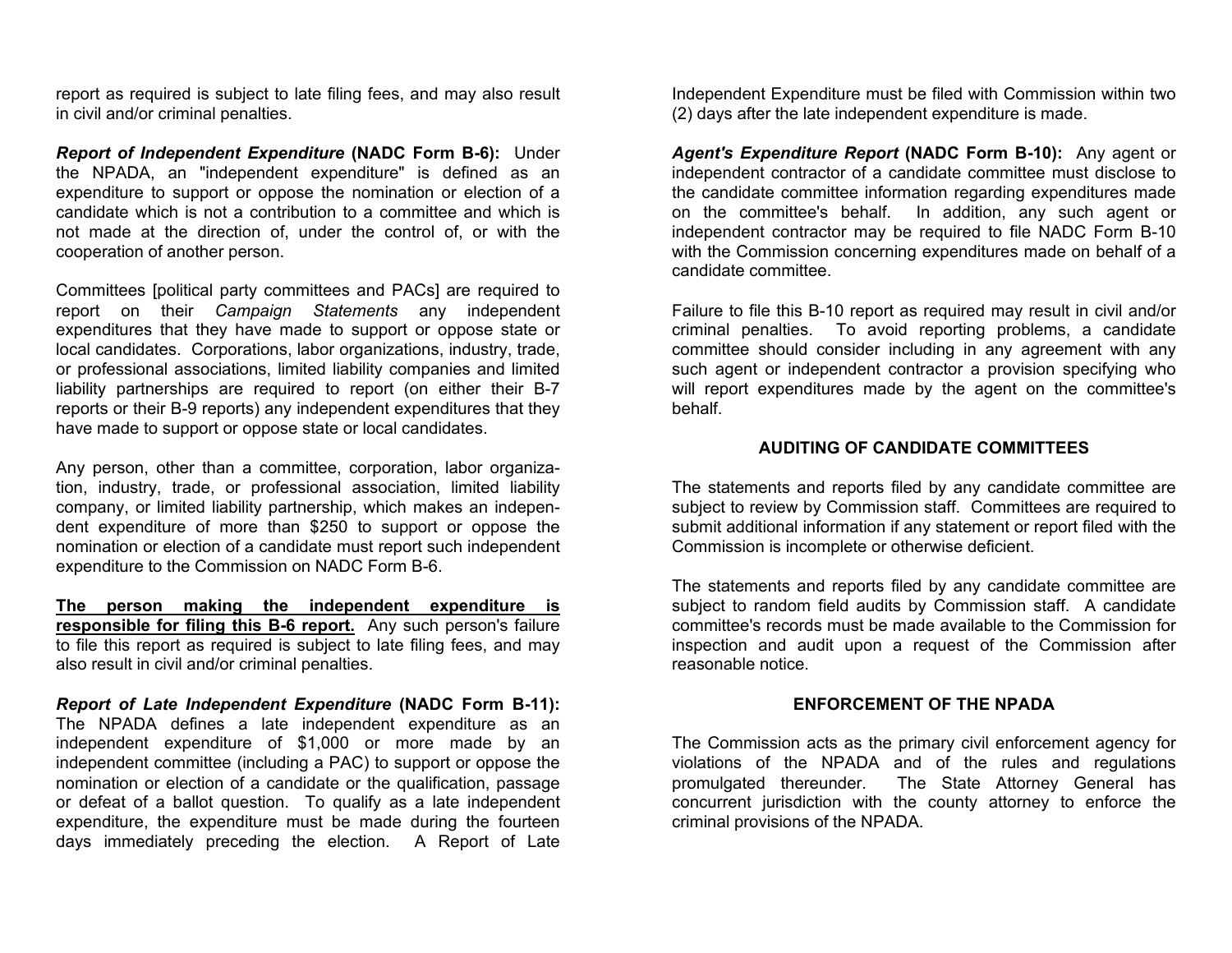The Commission investigates alleged violations of the NPADA and of its rules and regulations upon any of the following:

- The receipt of a *Complaint* signed under oath;
- The recommendation of the Commission's Executive Director; or
- A motion of the Commission.

All proceedings relating to investigations of alleged violations of the NPADA are kept confidential until the Commission determines, through its investigation and after a formal hearing, that a violation has in fact occurred. If no violation is found, the matter remains confidential. However, the alleged violator may request that the proceedings be public.

If the Commission determines that a violation of the NPADA has in fact occurred, the Commission may then issue an Order requiring the violator to:

- Cease and desist the violation;
- File any required report, statement, or other information as directed; and/or
- Pay a civil penalty of not more than \$2,000 for each violation of the NPADA.

EXCEPTION: For violations of the restrictions on loans received by a candidate committee, the maximum civil penalty which may be imposed is the amount by which the loan limit was exceeded, even if that amount is more than \$2,000.

The Commission may refer potential criminal violations of the NPADA to the Attorney General for prosecution.

### **ADVISORY OPINIONS**

Any person or committee directly covered or affected by the provisions of the NPADA may apply to the Commission for an Advisory Opinion.

A request for an Advisory Opinion must be in writing, and must set forth a specific transaction or activity that the person or committee requesting the opinion either plans to undertake or is presently undertaking and intends to continue in the future. A request for an Advisory Opinion should include a complete description of all the relevant facts involved in the transaction or activity at issue. Requests regarding general questions about or interpretations of the NPADA, hypothetical situations, or the activities of third parties will not be considered as requests for an Advisory Opinion.

Unless amended or revoked, an Advisory Opinion rendered by the Commission is binding upon the Commission in any subsequent charges before the Commission concerning the person or committee who requested the opinion and, in good faith, acted in reliance of that opinion (unless material facts were omitted or misstated in the request).

### **DISSOLVING A CANDIDATE COMMITTEE**

A candidate who is no longer campaigning is encouraged to dissolve his/her candidate committee as soon as possible after an election.

A candidate who is not an officeholder may dissolve his/her candidate committee if the committee:

- 1. Does not expect to receive additional contributions;
- 2. Has paid all of its outstanding debts; and

3. Has disposed of all of its unexpended funds and any other committee assets.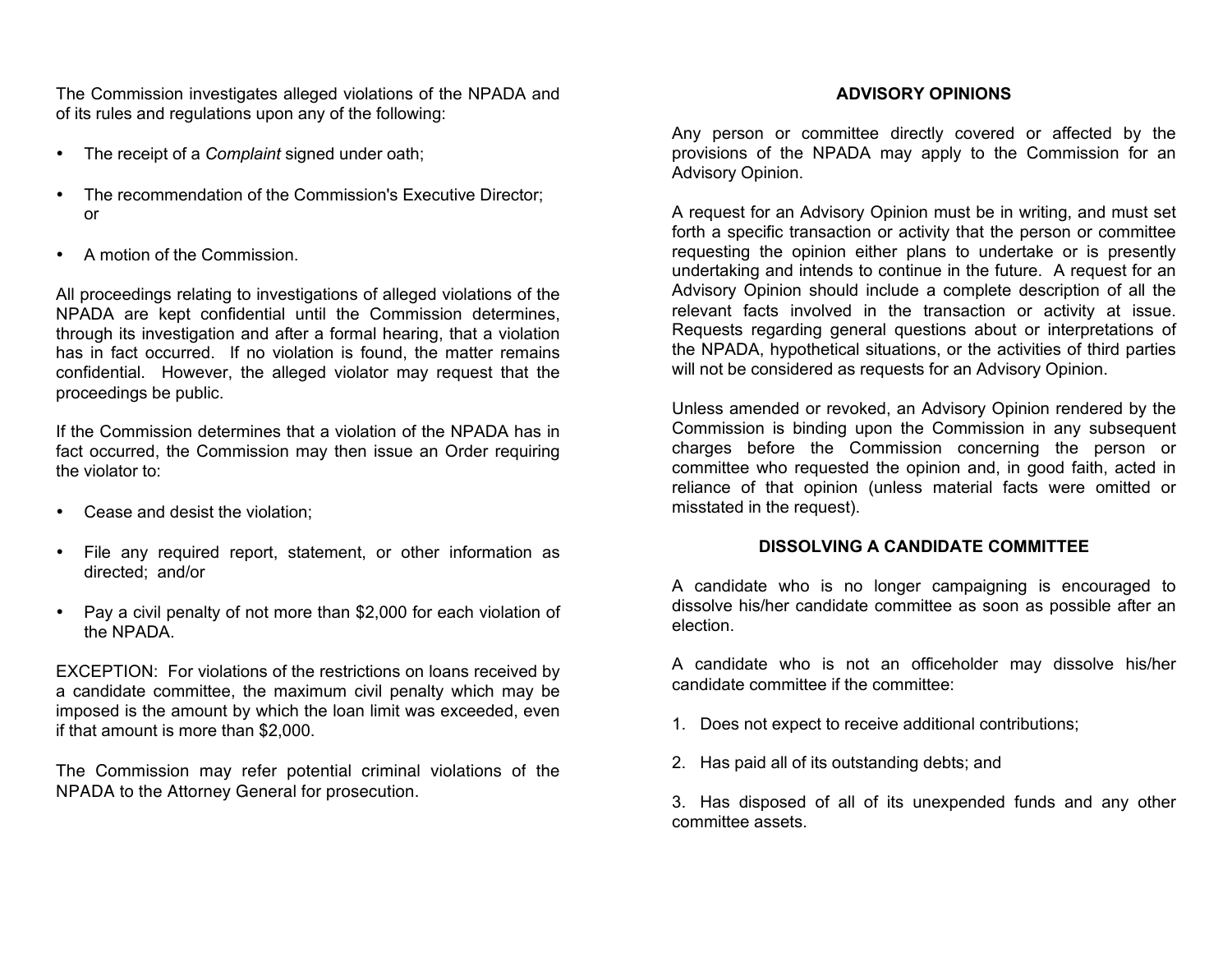A candidate who is an officeholder may dissolve his/her candidate committee if the committee meets the three conditions listed above, **and** if:

4. The committee reports no receipts or expenditures, other than final disposition of assets, on its most recent annual *Campaign Statement* filed after the candidate's election; and

5. The candidate agrees not to accept contributions or make expenditures until the calendar year in which the candidate next seeks reelection.

NOTE: A state officeholder (Governor, Secretary of State, Auditor of Public Accounts, State Treasurer, Attorney General, member of the State Board of Education, member of the University of Nebraska Board of Regents, member of the Public Service Commission, or member of the State Legislature) may not dissolve his/her candidate committee unless the officeholder declares that he/she has not and will not file for reelection to the same office or has withdrawn such filing. An officeholder subject to term limits who is not eligible for reelection may dissolve his or her committee.

A candidate committee that wishes to dissolve must file a *Statement of Dissolution of a Political Committee* with the Commission. This Statement of Dissolution, along with the committee's final *Campaign Statement*, must show that the committee has met all of the requirements to dissolve.

As part of a candidate committee's final distribution of assets, unexpended funds of the committee may be transferred to:

- Another candidate committee;
- A political party committee;
- A ballot question committee;
- A tax exempt charitable institution;
- The State of Nebraska or any agency thereof or a fund of any political subdivision of the State subject to the Nebraska Budget Act; or
- The contributors of the funds, provided that no contributor receives more than the amount contributed.

Any physical assets of a dissolving committee must be transferred to one or more of the persons set forth above or be sold at a reasonable price with the proceeds transferred as set forth above. **NOTE:** Electronic equipment is considered to have no value more than 4 years after the purchase date (see Commission Resolution #04-02). Please feel free to contact the Commission office for assistance in reporting the value of any electronic equipment less than 4 years old.

After a Statement of Dissolution has been filed, and after a final review by Commission staff, a committee will be notified whether its Statement of Dissolution has been accepted.

REMINDER: Once formed, a candidate committee is subject to the reporting requirements of the NPADA until its Statement of Dissolution has been accepted.

A dissolved candidate committee may not make any further contributions or expenditures.

A dissolved candidate committee must maintain its records for a period of five (5) years after its dissolution.

#### **PREPARATION OF** *CAMPAIGN STATEMENTS*

NOTE: Page numbers used in this section refer to the page numbers of various schedules on the *Campaign Statement* form (NADC Form B-1).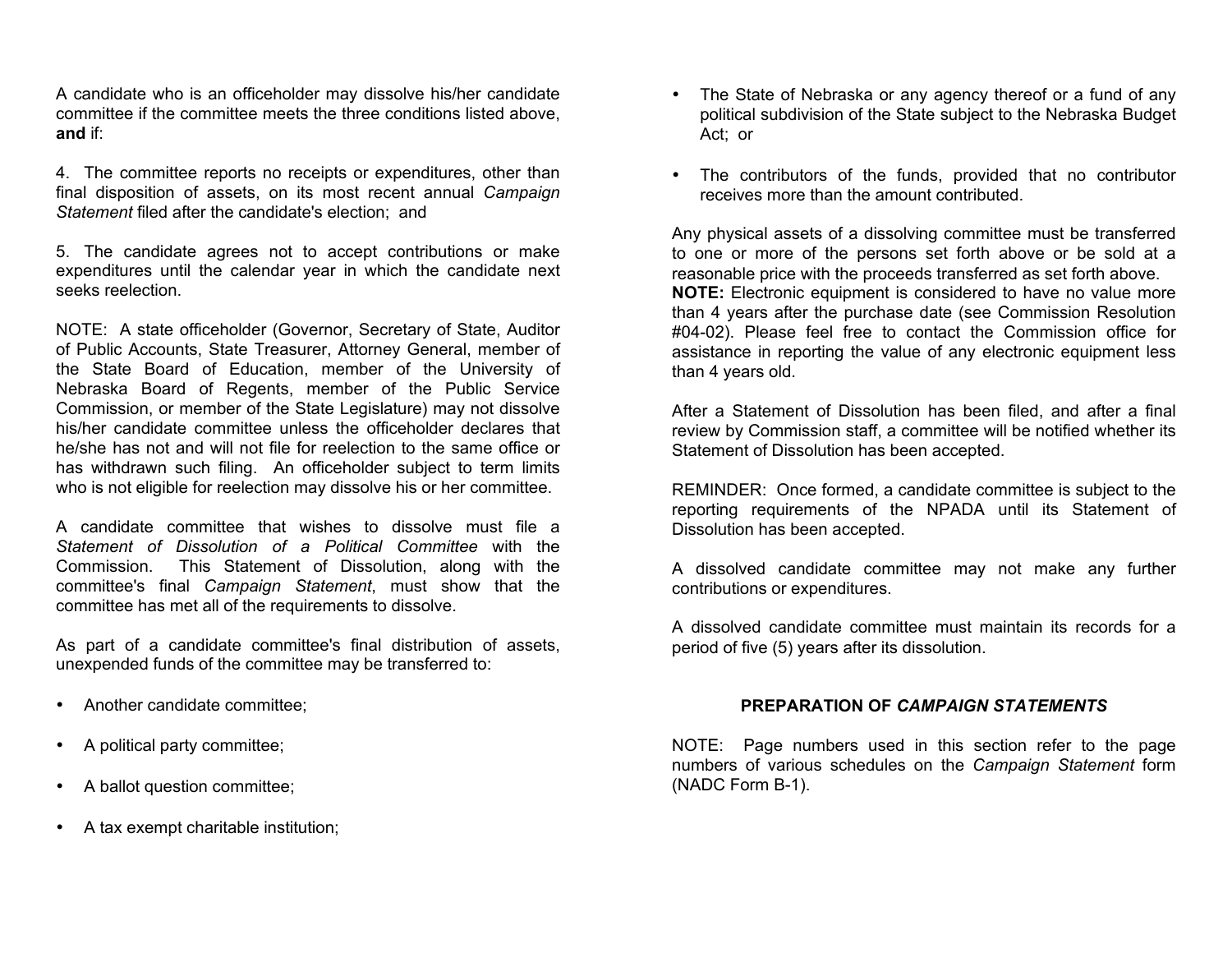### Summaries of Receipts, Expenditures, and Cash Balance (p. 2):

The Summary of Receipts lists summary information regarding contributions and other receipts received by the committee during the reporting period covered by the *Campaign Statement*. In addition, the Summary of Receipts lists the committee's total receipts for the election period to date.

During an election period, ending year-to-date receipts from one *Campaign Statement* must equal beginning year-to-date receipts on the next *Campaign Statement*.

The Summary of Expenditures lists summary information regarding expenditures made by the committee during the reporting period covered by the *Campaign Statement*. In addition, the Summary of Expenditures lists the committee's total expenditures for the election period to date.

During an election period, ending year-to-date expenditures from one *Campaign Statement* must equal beginning year-to-date expenditures on the next *Campaign Statement*.

The Cash Balance Summary lists summary information regarding cash activity of the committee during the reporting period covered by the *Campaign Statement*. The Cash Balance Summary is a summary of the committee's checkbook; the ending cash balance from this summary should agree with or reconcile to the balance in the committee's depository account as of the closing date of the *Campaign Statement*.

The ending cash balance from one *Campaign Statement* must equal the beginning cash balance on the next *Campaign Statement*.

#### Schedules of Contributors (pp. 3-4):

The schedules of contributors list the name and street address of all persons who have contributed more than \$250 to the committee

during the election period (or annual reporting period) covered by the *Campaign Statement*. Individuals, including the candidate, are listed on Schedule A; contributors other than individuals are listed on Schedule B.

Persons who have contributed \$250 or less to the committee during the election period (or annual reporting period) should not be listed on these schedules.

The schedules of contributors are cumulative for the election period. A contributor listed on one *Campaign Statement* during an election period must be listed on all subsequent *Campaign Statements* for that election period, even if that contributor did not make any new contributions during the period being reported.

An election year *Campaign Statement* must list the name and address of every person who has contributed more than \$250 to the committee during the election period to date.

Please note that a committee's post general election *Campaign Statement* must list the name and address of every person who contributed more than \$250 to the committee during the entire election period.

#### Schedule of Expenditures (p. 6):

The schedule of expenditures lists the name and street address of all persons who received more than \$250 from the committee for goods and services during the reporting period covered by the *Campaign Statement*, along with a description of each expenditure.

The schedule of expenditures also lists this same information for all persons who received more than \$250 from an agent of the committee on the committee's behalf. For example, the committee directly pays \$1,000 to "Agent A" who purchased advertising for \$500 from "Company B", the information for both "Agent A" and "Company B" must be disclosed.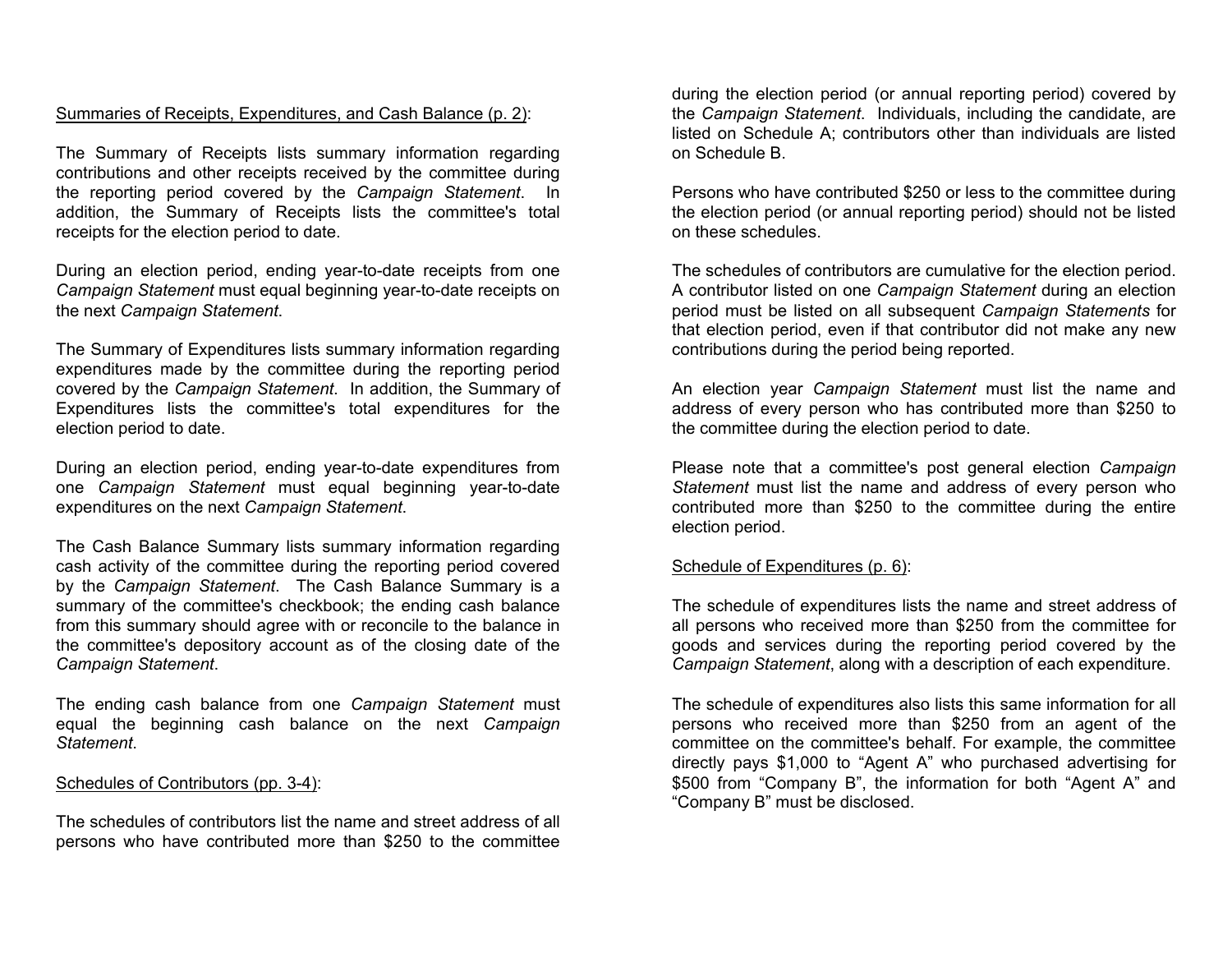The purpose of each expenditure listed on this schedule should provide a brief but adequate description of the goods or services obtained. For example, the label "Rent" would be inadequate (What was rented, and for how long?).

Descriptions of reimbursements to candidates must contain detailed explanations including the allowable purpose of the expense (within or attached to the campaign statement).

Descriptions of "Travel" expenditures listed on this schedule need to include the allowable purposes of the travel. Documentation including the dates of the travel, departure and destination points must be maintained in the committee records.

Descriptions for expenses that are not directly campaign related must include enough detail to illustrate their allowable purpose.

**The schedule of expenditures is not cumulative.** An expenditure should be listed on only one *Campaign Statement*.

#### Schedule of Unpaid Bills (p. 7)

The schedule of unpaid bills lists accounts payable and other accrued expenses owed by the committee as of the close of the reporting period.

NOTE: Goods and services for which the committee has incurred an obligation to pay are reportable as unpaid bills or accrued expenses even if payment is not yet due and the specific amount to be paid is not yet known. Make an estimate if required.

For unpaid bills of more than \$250, information required to be listed includes the date the bill was incurred, the name and street address of the creditor, a description of the goods or services received, and the amount owed (or a reasonable estimate, if the actual amount is not known).

Unpaid bills of \$250 or less are not listed individually, but are reported in total on this schedule.

Once listed on this schedule, an unpaid bill remains on this schedule until it is paid, forgiven, or otherwise disposed of.

#### **EXAMPLES AND FORMS**

A completed sample of a *Statement of Organization of a Political Committee* (NADC Form A-1) and a *Campaign Statement* (NADC Form B-1) are reproduced on the pages following the examples set out here.

The sample Statement of Organization is an example for a candidate committee. For those items not applicable to the committee, the sample shows "N.A." in the appropriate spaces.

The sample *Campaign Statement* (NADC Form B-1, Revised January 2015) represents the second primary *Campaign Statement*, due 10 days prior to the primary election. This particular sample statement is for the hypothetical committee that filed the foregoing *Statement of Organization of a Political Committee*. The committee is reporting only the statutorily required information and is not listing all donors and payees (those \$250 or less).

A listing of hypothetical campaign situations that a typical candidate committee may expect to encounter is provided below.

### I. CASH BALANCE CARRY-OVER

#### 1. Situation:

James Smith received his first contribution on January 15, but did not file for office until February 6. (This situation is not illustrated in sample forms.)

#### Explanation of Entry:

The Citizens for Smith committee's beginning cash balance would be zero, and the committee's first *Campaign Statement* would include all contributions received on and after January 15.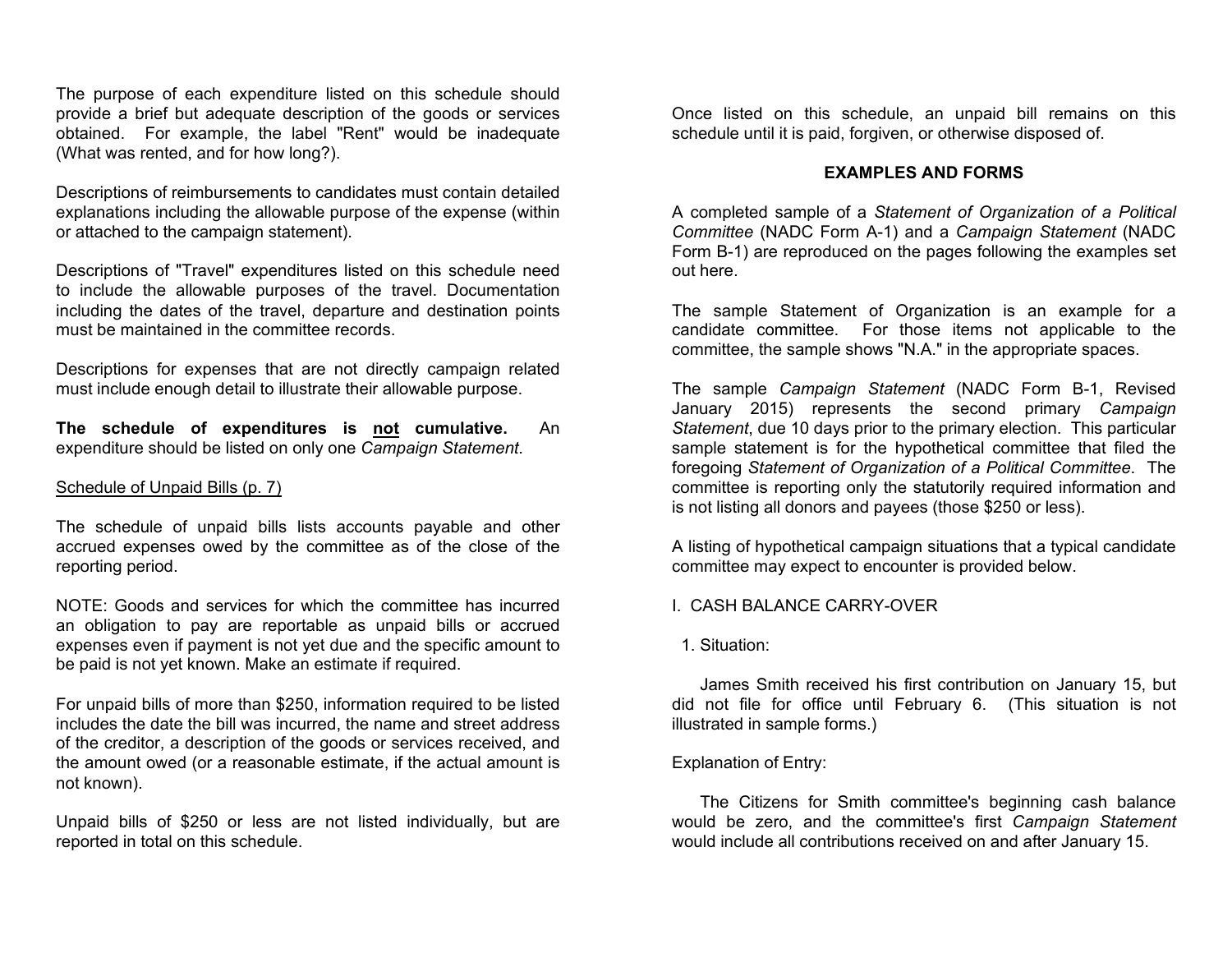#### 2. Situation:

The post-primary (forty days after the election) *Campaign Statement* for the Citizens for Smith committee listed an \$850 ending cash balance. (This situation is not illustrated in sample forms.)

#### Explanation of Entry:

The Citizens for Smith committee's first general campaign statement for the General Election should report \$850.00 on line 18 "Cash on hand at beginning of period" in the cash balance summary (which is equal to "Cash on hand at close of this period" from line 25 of the previous report).

#### II. RECEIVING AND REPORTING CONTRIBUTIONS

#### 1. Situation:

The Citizens for Smith committee received a \$300 cash contribution from Joseph Q. Public on April 14.

#### Explanation of Entry:

This contribution must be included in the total "Cash Contributions This Period From: Other Individuals" (Line 2(B) of the Summary of Receipts). Since the amount is more than \$250, this contribution must also be itemized on Schedule A.

#### 2. Situation:

The Citizens for Smith committee received a \$200 cash contribution from Mary Kay Jones on April 14, and received an additional \$75 cash contribution from Mary Kay Jones on April 15.

Explanation of Entry:

These contributions must be included in the total "Cash Contributions This Period From: Other Individuals" (Line 2(B) of the Summary of Receipts). Since the cumulative amount from this contributor is more than \$250, these contributions must also be itemized on Schedule A.

#### 3. Situation:

The Citizens for Smith Committee received a \$300 cash contribution from the Political Action Committee on April 14.

#### Explanation of Entry:

This contribution must be included in the total "Cash Contributions This Period From: All Other Sources" (Line 2(C) of the Summary of Receipts). Since the amount is more than \$250, this contribution must also be itemized on Schedule B.

#### 4. Situation:

The Citizens for Smith committee had received a \$50 contribution from the Central Party on April 3 (within the first Primary reporting period). The Citizens for Smith committee received an additional \$300 cash contribution from the Central Party on April 17 (during the 2<sup>nd</sup> primary reporting period).

#### Explanation of Entry:

The \$50 contribution received on April 3 was already included in "Cash Contributions This Period From: All Other Sources" (Line 2(C) of the Summary of Receipts) on the committee's first primary *Campaign Statement*. The contribution from the Central Party was not more than \$250, so that contribution was not itemized on Schedule B of the first primary *Campaign Statement*.

The \$300 contribution received on April 17 would be included in the total "Cash Contributions This Period From: All Other Sources" (Line 2(C) of the Summary of Receipts) of the committee's *Campaign Statement* for the current (second primary) reporting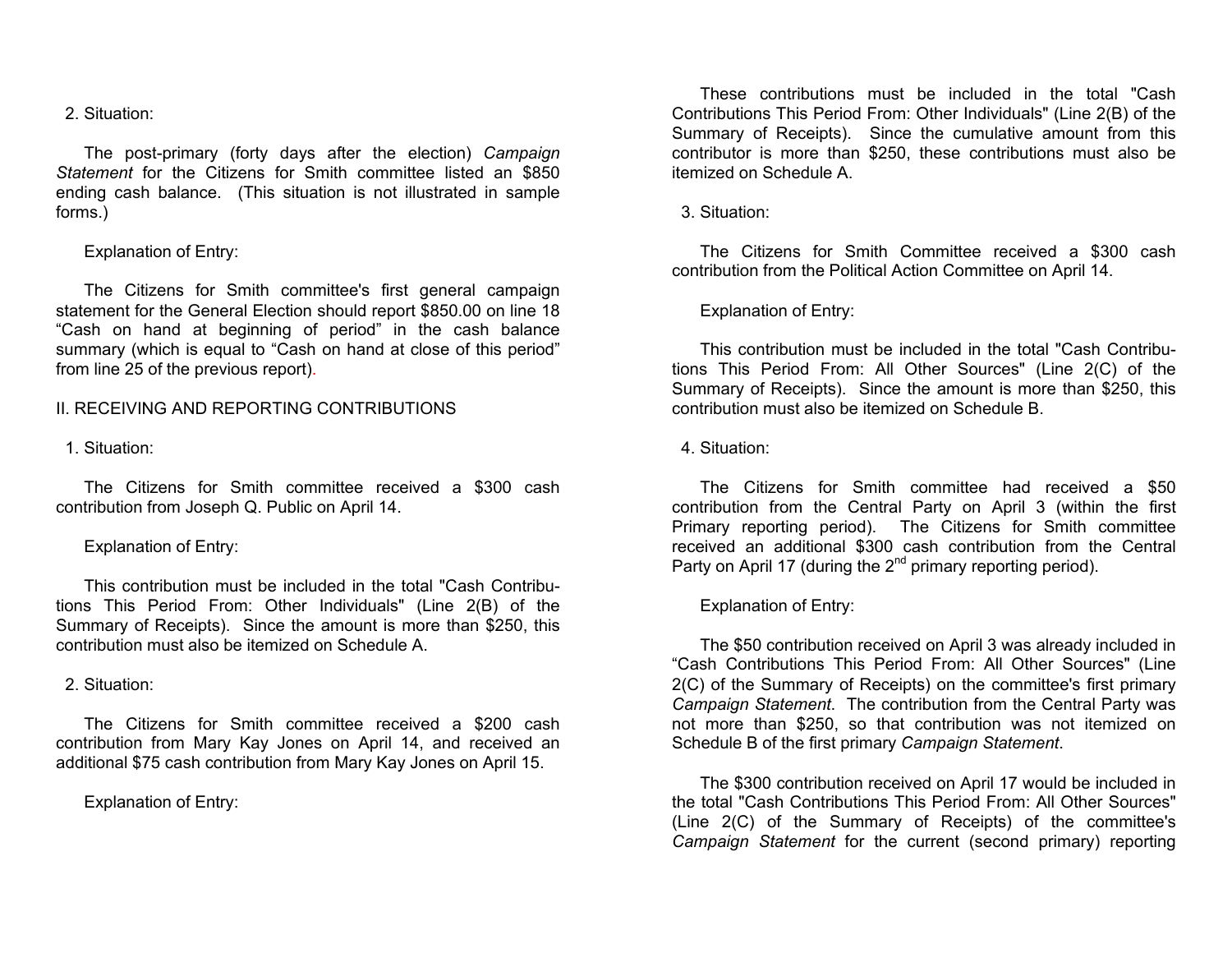period. In addition, since the cumulative amount of contributions from the Central Party now is more than \$250, those contributions must all be itemized on Schedule B of the current (second primary) *Campaign Statement*.

### 5. Situation:

The Citizens for Smith committee received an additional \$200 cash contribution from the Central Party on September 3, which was during the reporting period of the 1st general (Thirty days before) election statement. (This situation is not illustrated in sample forms.)

### Explanation of Entry:

This \$200 contribution must be included in the total "Cash Contributions This Period From: All Other Sources" (Line 2(C) of the Summary of Receipts). Since the Central Party had made contributions totaling \$350 during the Primary Election reporting periods, the \$200 contribution must be listed on Schedule B. In addition, aggregate contributions of more than \$250 received during the Primary Election must be relisted for the General Election. Therefore, the committee would relist the earlier contributions totaling \$350 from the Central Party under "Total Contributions Previously Reported During the Election Period" and the additional \$200 would be listed under "Cash Contributions This Period" on Schedule B.

### 6. Situation:

Ralph Simpson, Jason Farr, and Freida Jones contributed items to be sold at an auction that was held to raise funds for James Smith's campaign. These items were all sold at the auction. (This situation is not illustrated in sample forms.)

# Explanation of Entry:

These contributions must be included in the total of "In-Kind Contributions This Period From: Other Individuals" (Line 7(B) of the

Summary of Receipts) at the amount for which they were sold at the auction. An offsetting entry for the same amount must be included in the total of "In-Kind Expenditures This Period" (Line 15 of the Summary of Expenditures). The cash from the auction would be included as an adjustment to cash (on line 24 of the Cash Balance Summary). In addition, if an individual donated items that sold for a total of more than \$250, then that individual would be included on Schedule A with a description of the in-kind contribution in the "Name and Street Address" column or in the space provided on page 8. This explanation presumes that the auction is geared toward individuals wishing to purchase the sale items at the best price and not necessarily supporting the candidate. Consequently, if an auction winner bid unreasonably higher than fair market value, they would be considered a contributor (subject to reporting) for the amount over and above the fair market value of the item.

### III. RECORDING AND REPORTING FUND RAISERS

### Situation:

A \$55 per person fund raising dinner was held to raise funds for the committee. Contributions totaled \$5,500 of which \$4,500 was from individuals (excluding the candidate) and \$1,000 was from other sources. Also, the estimated bill of \$1,500 from X Hotel for the expense of the dinner had not been received or paid at the close of the reporting period.

# Explanation of Entry:

The amount of the contributions received from individuals must be included in the total of "Cash Contributions This Period From: Other Individuals" (Line 2(B) of the Summary of Receipts) and the amount received from "other sources" must be included in the total of "Cash Contributions This Period From: All Other Sources" (Line 2(C) of the Summary of Receipts)

Since the estimated bill from the X Hotel is more than \$250, it must be itemized as an unpaid bill on Schedule D, Section 2.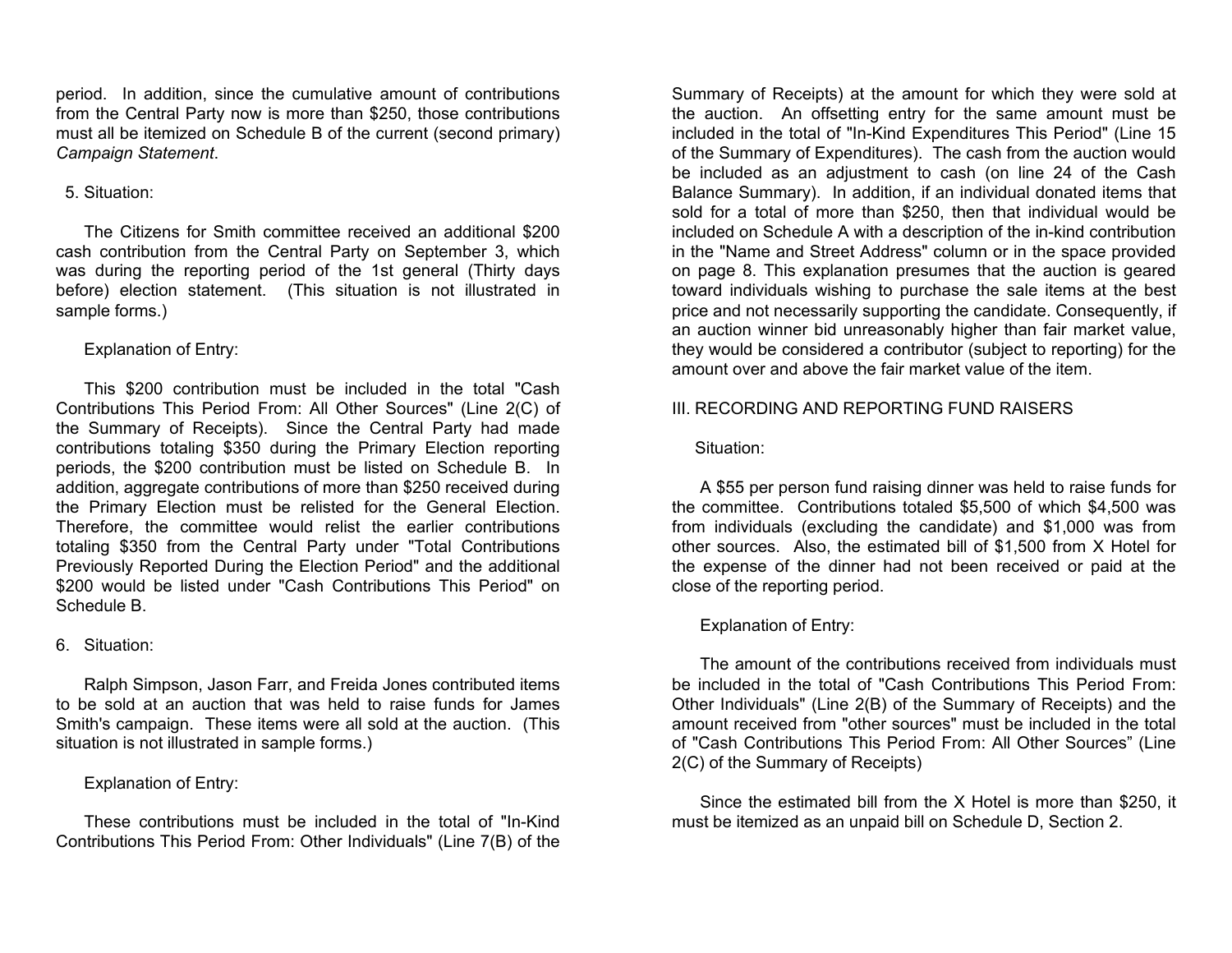### IV. RECEIVING AND REPORTING PLEDGE CONTRIBUTIONS

### 1. Situation:

On April 11, Jack Smith pledged to give the Citizens for Smith committee a \$500 contribution. As of the closing date for the reporting period, he had made no payments of the amount pledged.

### Explanation of Entry:

Since a pledge is a contribution, it must be reported on the committee's *Campaign Statement*. The amount must be included in the total amount of "Unpaid Pledges This Period From: Other Individuals" (Line 8(B) of the Summary of Receipts). Since the amount pledged is more than \$250, the pledge must be itemized on Schedule A.

### 2. Situation:

On April 25, Bob Johnson makes a payment of \$50 on a \$500 pledge he had made in February, a prior reporting period.

### Explanation of Entry:

The \$50 payment will be included in the total "Cash Received in Payment of Pledges Reported in a Prior Period" (Line 19 of the Cash Balance Summary). This payment does not change the total amount of Mr. Johnson's contribution listed on Schedule A, \$500 appears under "Total Contributions Previously Reported During the Election Period."

#### 3. Situation:

On April 12, Joe Cook pledged to give the Citizens for Smith committee a \$350 contribution. On April 15 (still within the same reporting period), Joe Cook made a \$50 cash payment on his pledge.

Explanation of Entry:

Pledges are reported at the net of pledges received during the period less any payment on those pledges during the same period. A cash payment on a pledge made in the same reporting period is considered a cash contribution for that reporting period. This cash payment must be included in the total "Cash Contributions This Period from Other Individuals" (Line 2(B) of the Summary of Receipts). The balance of the pledge will be reported on Line 8(B) of the Summary of Receipts, "Unpaid Pledges This Period From: Other Individuals". Since the total amount from this contributor is more than \$250, these contributions must also be itemized on Schedule A. Report \$50 in the "cash contributions this period" column and \$300 in the "unpaid pledges this period" column.

4. Situation:

On April 14, a Political Action Committee pledged to give the Citizens for Smith committee a \$350 contribution. As of the closing date for the reporting period no payment has been made on the pledge.

Explanation of Entry:

Since a pledge is considered a contribution it must be reported on the committee's *Campaign Statement*. The amount must be included in the total amount of "Unpaid Pledges This Period From: All Other Sources" (Line 8(C) of the Summary of Receipts). Since the total amount from this contributor is more than \$250, this pledge must also be itemized on Schedule B.

### V. RECEIVING AND REPORTING IN-KIND CONTRIBUTIONS

1. Situation:

On April 15, Acme Furniture donated two desks to the Citizens for Smith committee. The fair market value of the desks was determined to be \$300. The donation of the desks constitutes an in-kind contribution.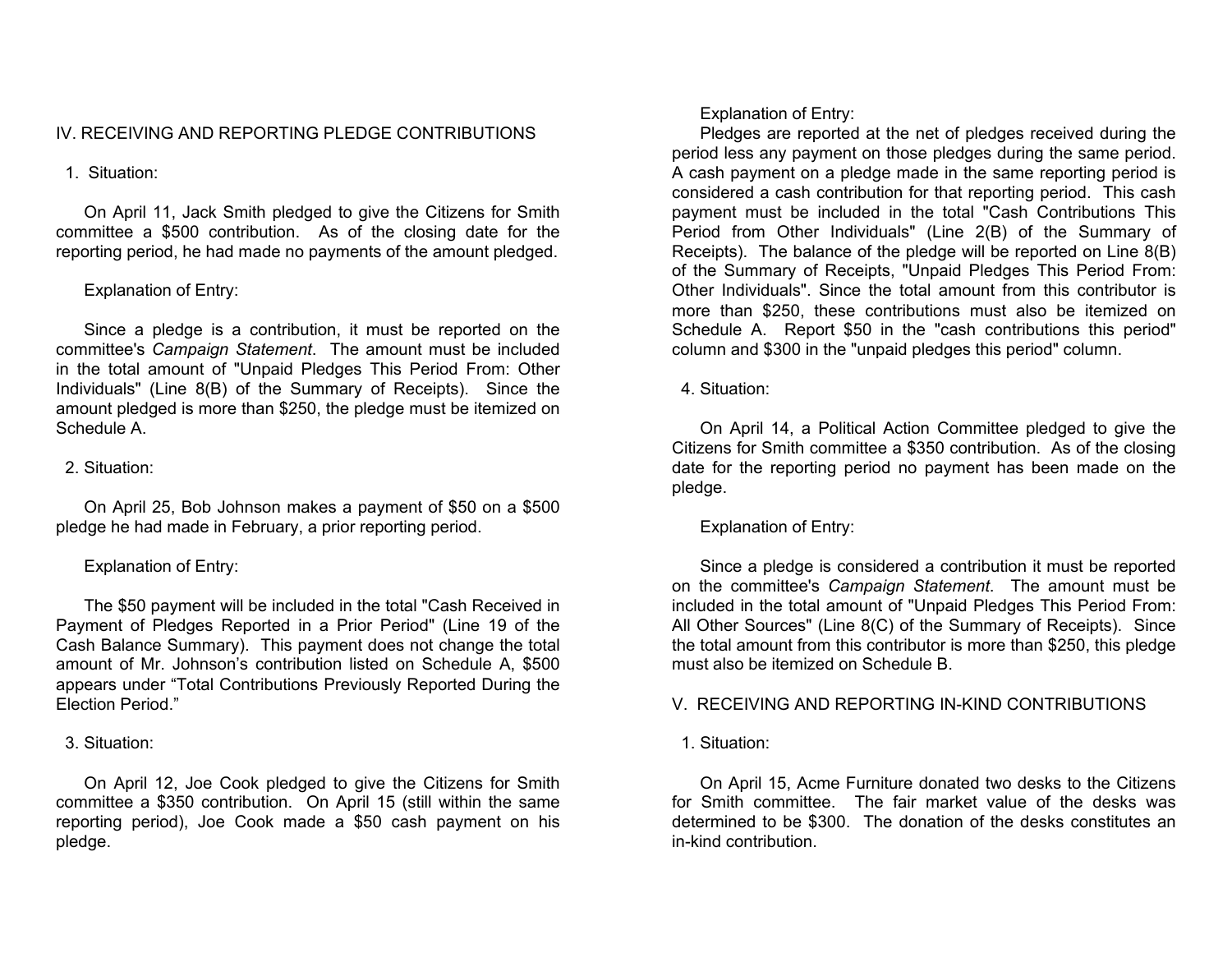### Explanation of Entry:

This contribution must be included in the total of "In-Kind Contributions This Period From: All Other Sources" (Line 7(C) of the Summary of Receipts) with an offsetting entry in the total of "In-Kind Expenditures This Period" (Line 15 of the Summary of Expenditures). Since the amount is more than \$250, this contribution must also be itemized on Schedule B with a description of the in-kind contribution in the "Name and Street Address" column or in the space provided on page 8.

### 2. Situation:

Joseph Q. Public gave the Central County Political Party Committee a \$300 check with the understanding that the county party committee would use (earmark) it for the benefit of the Citizens for Smith Committee. On April 16, the county party committee furnished the Citizens for Smith committee a computerized voter listing valued at \$300, along with a copy of the *Report of Earmarked Contribution* indicating that this was an earmarked contribution from Joseph Q. Public.

### Explanation of Entry:

This contribution is an earmarked in-kind contribution from Joseph Q. Public to the Citizens for Smith committee. This contribution must be included in the total of "In-Kind Contributions This Period From: Other Individuals" (Line 7(B) of the Summary of Receipts) with an offsetting entry in the total of "In-Kind Expenditures This Period" (Line 15 of the Summary of Expenditures.) Since this amount is more than \$250, this contribution must also be itemized on Schedule A under the name of Joseph Q. Public as the actual source of the contribution. A description of the in-kind contribution must be provided in the "Name and Street Address" column or in the space provided on page 8.

# VI. RECEIVING AND REPORTING LOANS

### 1. Situation:

On April 15, the Citizens for Smith committee borrowed \$575 from the First Bank of Anywhere. Jack Smith was the co-signer. (The treasurer reviewed the committee records and determined that the loan did not exceed the restrictions on loans as outlined on pages 10-11 of this guide.)

# Explanation of Entry:

Loans received must be reported on Schedule C, Section 1. In the first column list the lender's name and address and the cosigner's name and address. In Column B (Amount Received This Period) enter the amount of the loan. The total of Column B will be carried forward to "Loans Received This Period" (line 3 of the Summary of Receipts).

### 2. Situation:

On April 22, Frank Good paid \$150 on the Citizens for Smith committee's loan with the First Bank of Anywhere. (NOTE: Frank Good had made a \$200 cash contribution to the Citizens for Smith committee on April 12.)

# Explanation of Entry:

This payment constitutes a loan repayment by a third party and must be reported on Schedule C, Section 1. Since the cumulative contributions from Frank Good are more than \$250, his name and address should be listed in the first column and the repayment amount entered in Column E. This payment must also be reported in the total of "Loans Repaid By Third Parties This Period" (Line 11 of the Summary of Receipts) and in the total of "In-Kind Contributions This Period From: Other Individuals" (Line 7(B) of the Summary of Receipts) with an offsetting entry in the total of "In-Kind Expenditures This Period" (Line 15 of the Summary of Expenditures). Again, since the cumulative contributions from Frank Good are more than \$250, this payment must also be listed on Schedule A as an in-kind contribution from Frank Good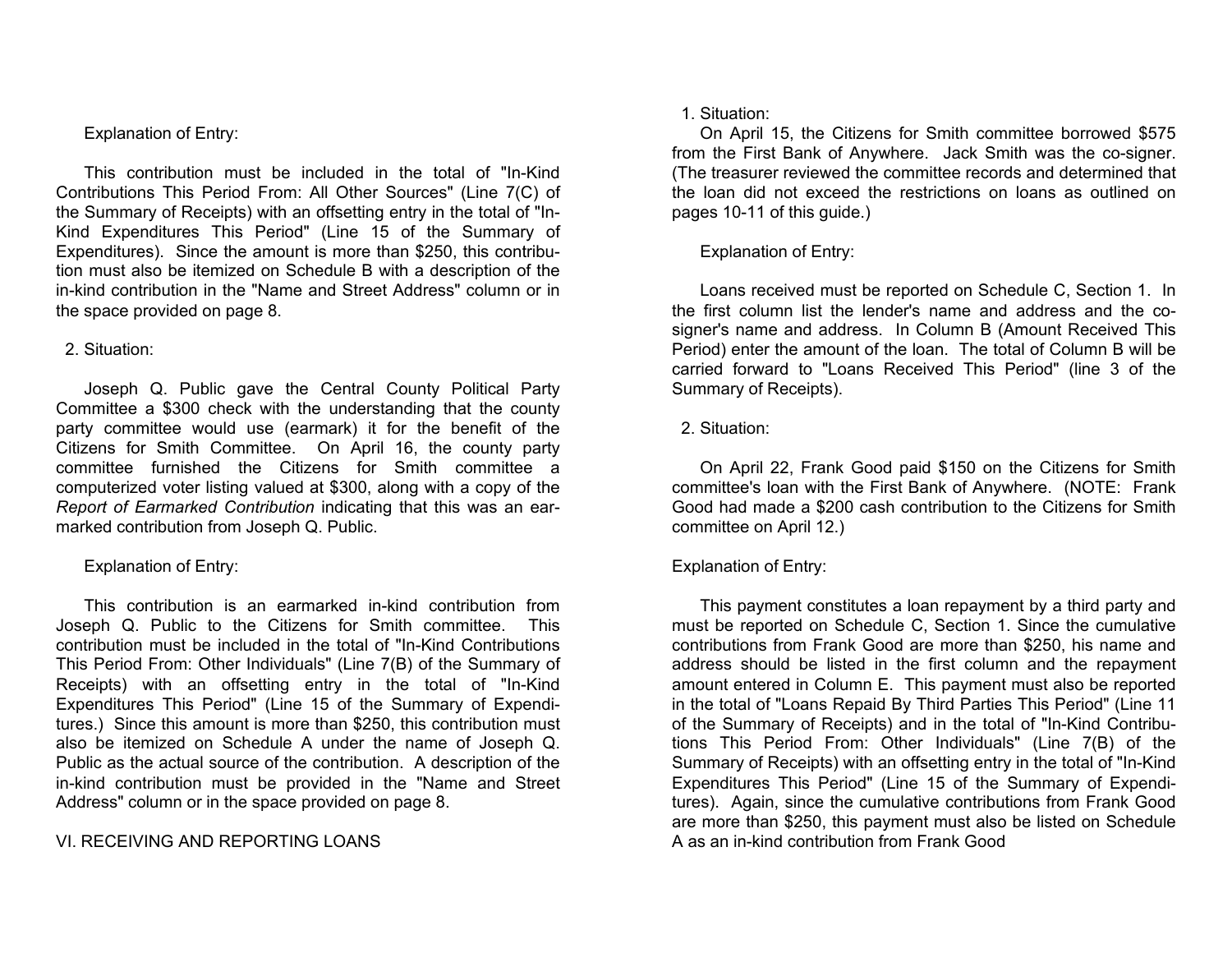#### 3. Situation:

On April 22, the Citizens for Smith committee made a payment of \$100 on the principal amount of its loan from First Bank of Anywhere.

### Explanation of Entry:

Loan repayments by the committee must be reported on Column C (amount repaid this period) of Schedule C, Section 1. This repayment must also be included in the total "Deduct Loan Repayments" (Line 5 of the Summary of Receipts).

#### 4. Situation:

On April 22, the First Bank of Anywhere forgave \$275 of the balance remaining on the Citizens for Smith committee's loan.

#### Explanation of Entry:

The forgiven amount must be reported on Schedule C, Section 1 in Column D ("Amount Forgiven This Period"), and in the Summary of Receipts, line 12 ("Loans Forgiven This Period"). The amount forgiven is considered an in-kind contribution by First Bank of Anywhere and must be reported in the total of "In-Kind Contributions This Period From: All Other Sources" (Line 7(C) of the Summary of Receipts) with an offsetting entry in the total of "In-Kind Expenditures This Period" (Line 15 of the Summary of Expenditures). Since the total contributions from the First Bank of Anywhere are more than \$250, the forgiven loans must also be listed on Schedule B as an in-kind contribution from the First Bank of Anywhere.

#### VII. LOAN RESTRICTIONS

#### 1. Situation:

On March 15, the candidate considered making a contribution to his committee. At that date, what amount of this contribution

could have been in the form of a loan? (This situation is not illustrated in sample forms.)

#### Explanation of Entry:

Before or during the first 30 days after its formation, a candidate committee may accept a total of \$15,000 in loans. This committee was formed on February 15. Since March 15 is within this initial 30 day period, and since the committee had received no other loans at that time, the candidate could have loaned his committee up to \$15,000 on March 15.

#### 2. Situation:

On April 25, candidate James Smith wants to make a contribution to the Citizens for Smith committee. What amount of this contribution can be in the form of a loan? (This situation is not illustrated in sample forms.)

Explanation of Entry:

The Citizens for Smith committee was formed on February 15. Since April 25 is outside the initial 30-day period, this committee can only accept loans in the aggregate amount of 50% of contributions of money received ("cash" contributions) other than the proceeds of loans. This amount must be determined from a review of committee records.

#### VIII. REPORTING CASH EXPENDITURES

#### 1. Situation:

The committee purchased a used printer for \$225 and \$50 worth of paper from ZZ Supplier. Both purchases were made and paid for during the same reporting period.

#### Explanation of Entry:

These expenditures must be included in the total of "Cash Expenditures This Period" (Line 14 of the Summary of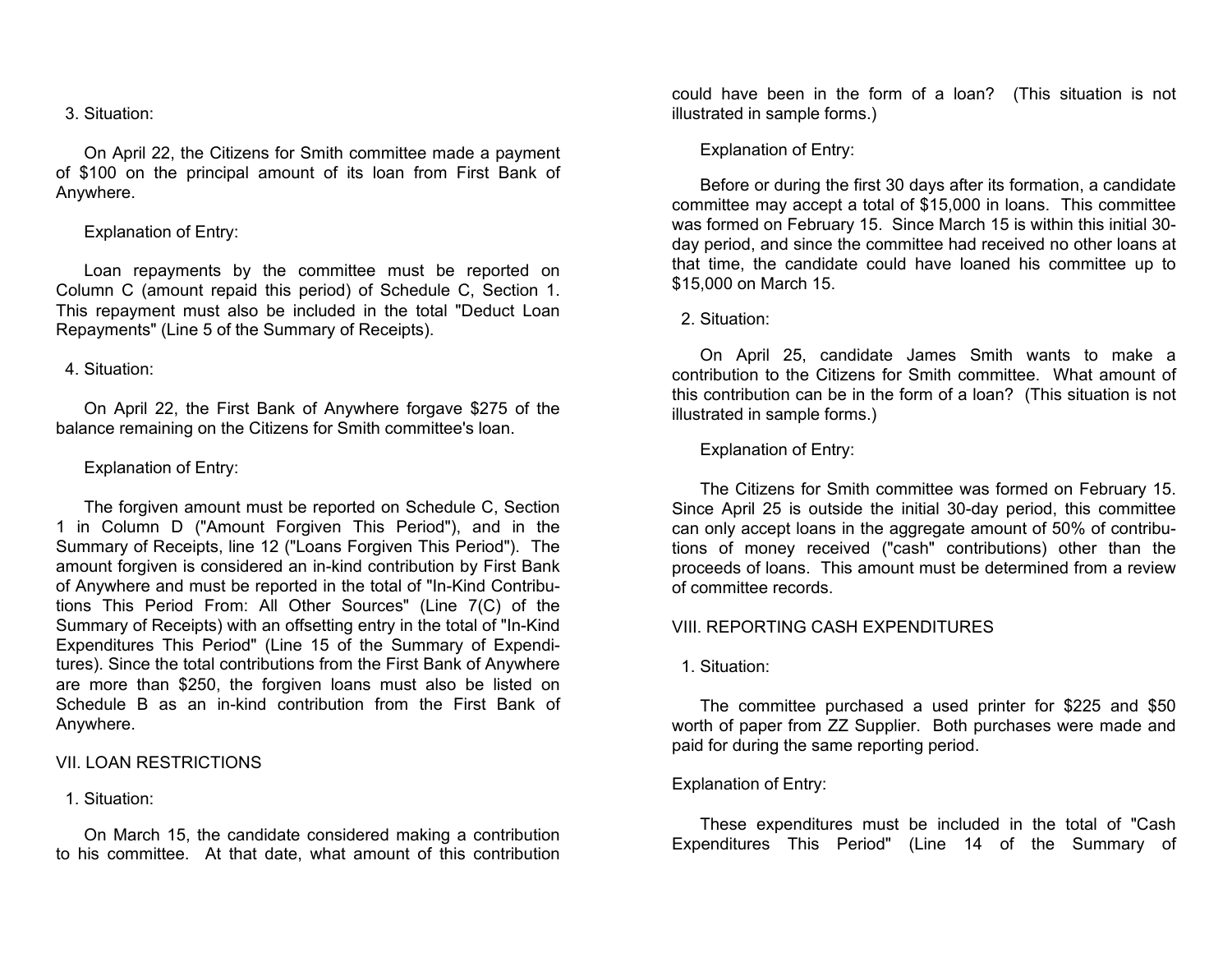Expenditures). Since the cumulative amount paid to ZZ Supplier during the reporting period is more than \$250, these expenditures must also be itemized on Schedule D, Section 1.

### 2. Situation:

The Citizens for Smith committee retained the ABC Advertising Agency on April 10. On April 23, the Citizens for Smith committee issued a \$4,000 check to the agency. On April 24, the agency issued checks, drawn upon the agency's account, to Channel 55 for \$2,500 and to WOOO Radio for \$700.

### Explanation of Entry:

Because the advertising agency acted as an agent for the Citizens for Smith committee in purchasing broadcast time, the committee must itemize the agency's expenditures (to any payee receiving more than \$250) that were made on the committee's behalf. The Radio and TV stations receiving more than \$250 would be detailed directly below the \$4,000 expenditure to ABC advertising, or listed on a separate sheet. The \$4,000 expense would be included in the Summary of expenditures, line 14 as usual.

### 3. Situation

The Citizens for Smith reimbursed candidate James Smith \$500 for purchases of campaign materials from Hardware Store, Inc. (This situation is not illustrated in sample forms.)

### Explanation of Entry:

Because candidate Smith acted as an agent for his own campaign, any of his purchases aggregating more than \$250 from any vendor must also be listed disclosing the name and address, date, description, and amount for purchases from those vendors. The committee must list the details for his campaign purchases from Hardware Store, Inc. directly below the \$500 reimbursement to candidate Smith or listed on a separate sheet.

### IX. REPORTING UNPAID BILLS AND OTHER ACCRUED EXPENSES

### Situation:

The Woods Lumber Company made yard sign material for the Citizens for Smith during the reporting period. At the close of the reporting period the Citizens for Smith committee had not received a bill from Woods Lumber Company for the yard sign material. The amount was estimated to be \$275.

### Explanation of Entry:

Since the estimated debt is more than \$250, it must be itemized on Schedule D, Section 2 "Unpaid Bills and Other Accrued Expenses".

### X. RECEIVING AND REPORTING REFUNDS

### Situation:

The Citizens for Smith committee received a refund of \$7.50 from X.Y.Z. Office Equipment Company for an overpayment of a previous bill.

# Explanation of Entry:

Refunds are not contributions, but must be accounted for in the adjustments (line 24 of the Cash Balance Summary) of the committee's *Campaign Statement* so as to reflect the correct ending cash balance. Explain the adjusting entry on Schedule C, Section 2 "Miscellaneous Transactions" or in the space provided on page 8.

# XI. REPORTING ANONYMOUS CONTRIBUTIONS

# Situation: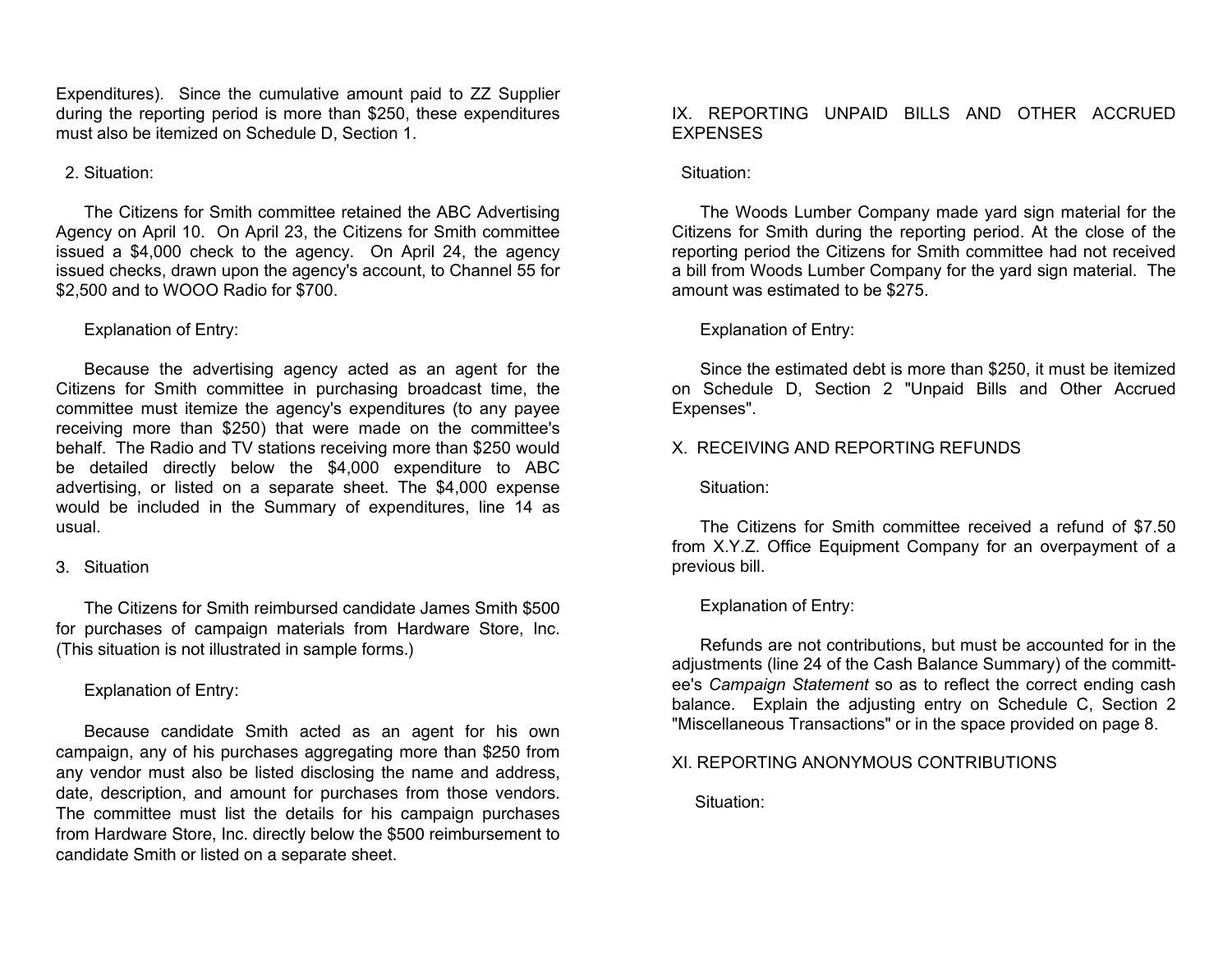On April 14, the Citizens for Smith committee received \$25 in currency in the mail without any donor identity.

### Explanation of Entry:

The committee cannot accept an anonymous contribution. An anonymous contribution should not be deposited and must instead be transferred to a tax-exempt charitable organization. A receipt must be obtained from the organization. The anonymous contribution must be reported on Schedule C, Section 2 "Miscellaneous Transactions". A copy of the receipt from the organization must be attached to the *Campaign Statement* when it is filed.

### XII. REPORTING INVESTMENTS

#### Situation:

The Committee for Bob transferred \$10,000 into a certificate of deposit (or CD). During the period it earned \$500 interest. (This situation is not illustrated in sample forms.)

#### Explanation of Entry:

The initial transfer of the \$10,000 principal would be reported as a negative "adjustment to cash" on line 24 of the Cash Balance Summary and described on Schedule C - Section 2. Since the interest is rolled into the investment, the \$500 earned during the period would only be kept in the records of the committee and is NOT reported on line 4 of the Summary of Receipts. The period ending value of the investment of \$10,500 would be reported on line 26 of the Cash Balance Summary. In the future, when the CD is cashed in, the full value (principal plus interest minus penalty etc.) of the CD would be reported as a positive "adjustment to cash" on line 24 of the Cash Balance Summary with further description on Schedule C - Section 2.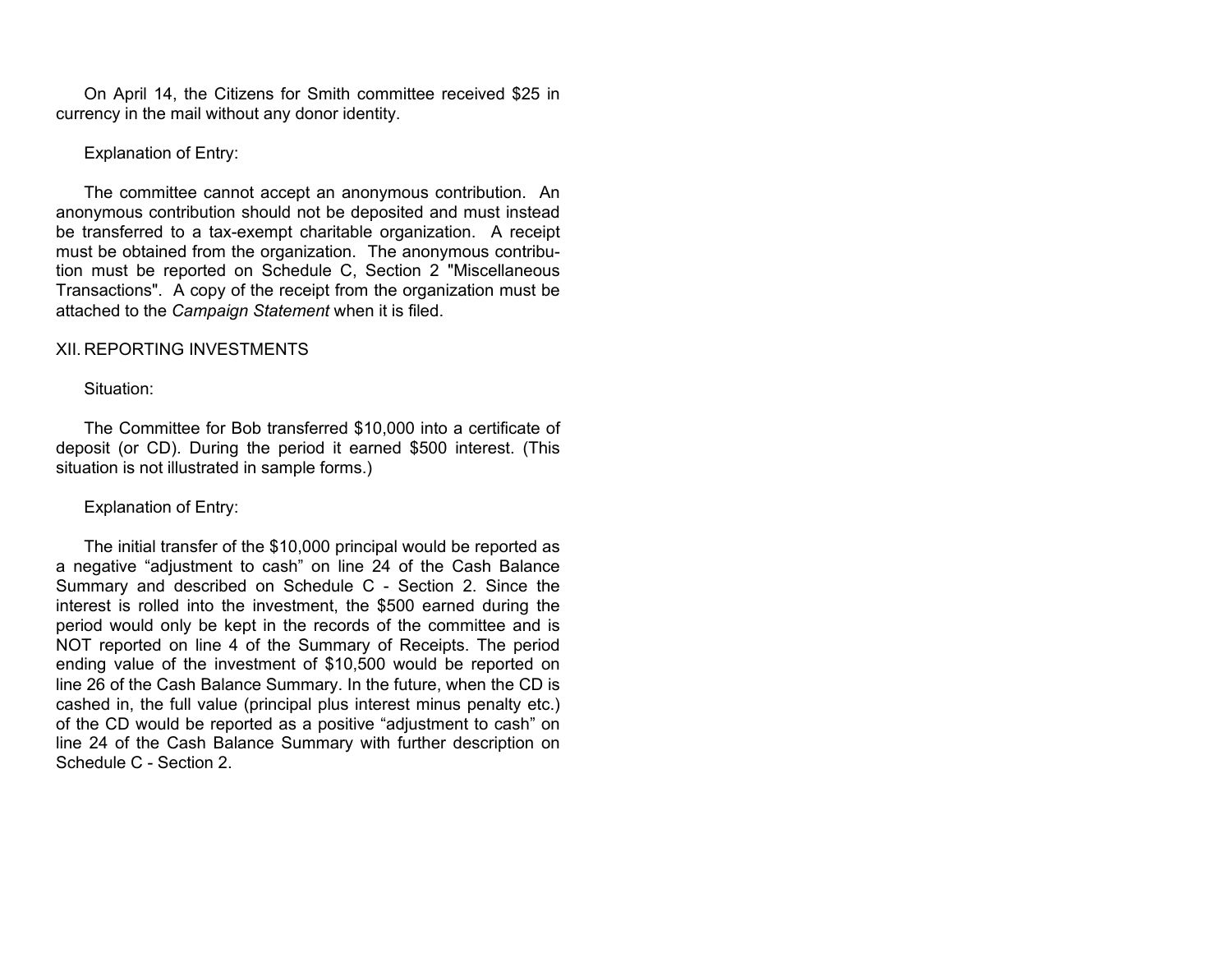### **TITLE 4 - NEBRASKA ACCOUNTABILITY AND DISCLOSURE COMMISSION**

### **CHAPTER 8 - DESIGNATION OF PRINTED OR REPRODUCED ITEMS EXEMPT FROM DISCLAIMER REQUIREMENTS AND RULES AND REGULATIONS ON THE SIZE AND PLACEMENT OF DISCLAIMERS.**

(Adopted September 11, 1987 and amended on October 19, 1990)

### **STATUTORY AUTHORITY**

This rule is adopted pursuant to the provisions of section 49- 14,123(1) and section 49-1474.01.

8-(1) **Scope and Application:** This rule designates the items relating to a candidate or a committee which are printed or reproduced at the request of a candidate or committee which are exempt from the disclaimer requirements of section 49-1474.01 and establishes rules and regulations determining the size and placement of disclaimers on non-exempt items relating to a candidate or committee which are printed or reproduced at the request of such a candidate or committee.

8-(2) **Designation:** Pursuant to section 49-1474.01(2) the following items relating to a candidate or committee which are printed or reproduced at the request of such candidate or committee are exempt from the disclaimer requirements of section 49-1474.01(1): windshield stickers, yard signs, bumper stickers, campaign buttons, balloons, Christmas cards, address books, ashtrays, badges & badgeholders, cigarette lighters, clothespins, T-shirts, coasters, combs, cups, earrings, emeryboards, envelopes, erasers, flyswatters, frisbees, glasses, golf balls, golf tees, hats, horns, icescrapers, keyrings, knives, letter openers, magnifying glasses, matchbooks, mini-pocket calculators, nailclippers, nailfiles, napkins, noisemakers, paper & plastic cups, paper & plastic plates, paperweights, pencils, pendants, pennants, pens, pinwheels, plastic table wear, pocket protectors, potholders, ribbons, rulers, shoehorns, staple removers, sunglasses, sunvisors, swizzle sticks, tickets to fundraisers, whistles, billboards, electronic signs, palm or business cards, magnetic stickers, bookmarkers.

8-(3) **Size:** Disclaimers on non-exempt items relating to a candidate or committee which are reproduced or printed at the request of such candidate or committee shall be of such size so as to be legible.

8-(4) **Placement:** The disclaimer on printed material shall clearly state in an area apart from any text the name and street address of the person paying for the production, distribution or printing of the printed material.

8-(5) **Printed Material With More Than One Page:** Printed material requiring a disclaimer containing more than one page need only contain the disclaimer on one page of the printed material if the pages of the printed material are taped together, stapled together, or otherwise bound together, or if it clearly appears that the multiple pages of the printed material constitute one document such as by consecutive numbering of pages. Inserts or appendices must contain a separate disclaimer unless physically attached to material containing a disclaimer.

8-(6) **Envelopes:** A disclaimer appearing on an envelope containing political material does not constitute a proper disclaimer on the political material. There is no requirement that a disclaimer appear on an envelope containing printed material.

8-(7) **Person Paying For the Production, Distribution or Posting of Printed Material:** If an individual acts as an agent for another in paying for the printing, production, distribution or posting of printed political materials or is to be reimbursed by another for the payment, that individual is not the person paying for the production, distribution or posting of political material. The ultimate source of the payment is the person who pays for the production, distribution or posting of printed material.